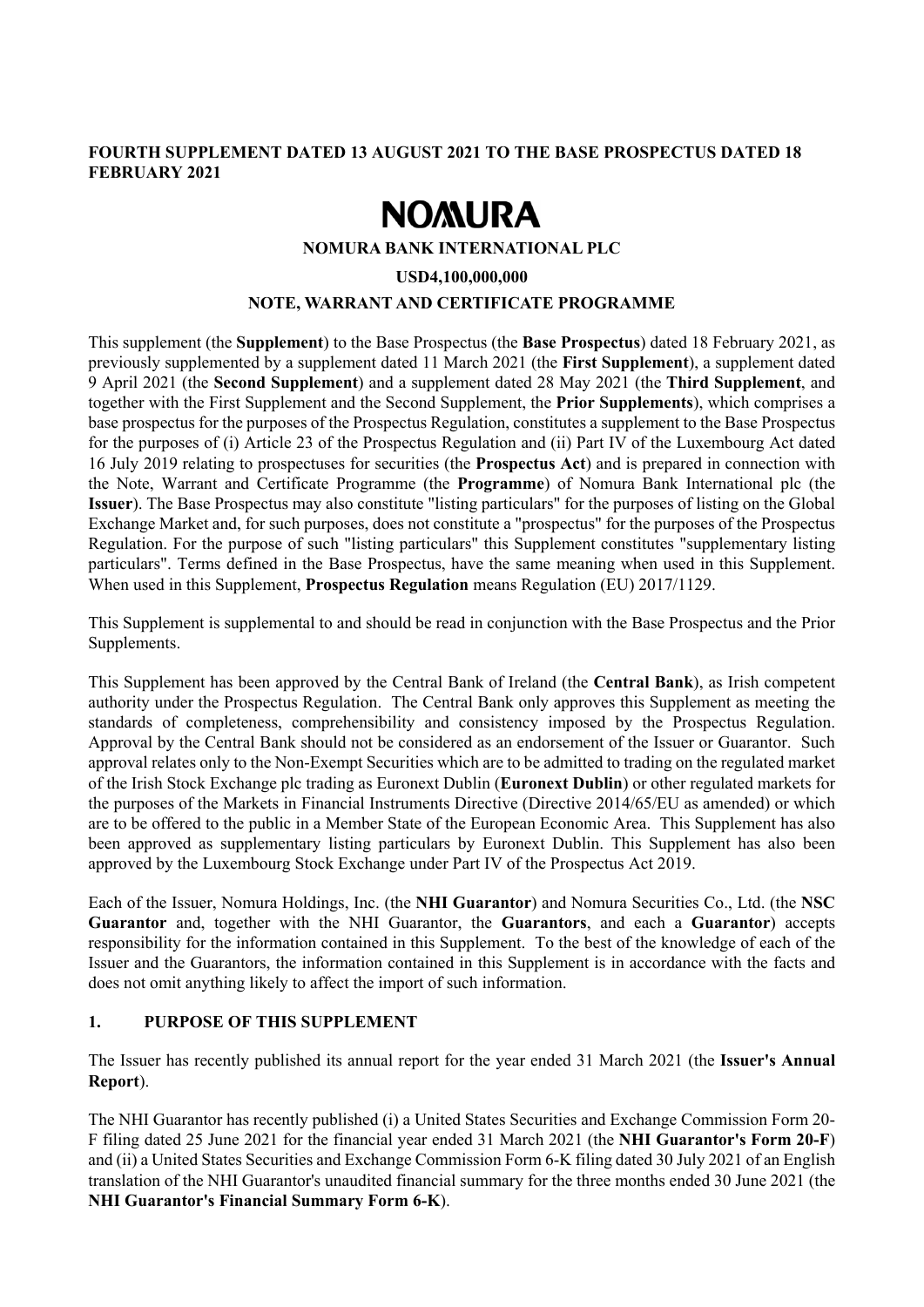The NSC Guarantor has recently published (i) audited non-consolidated financial statements for the financial year ended 31 March 2021 including the auditor's report (the **NSC Guarantor's Annual Financial Statements**) and (ii) an English translation of the NSC Guarantor's unaudited quarterly financial information for the three months ended 30 June 2021 (the **NSC Guarantor's Quarterly Financial Information**) as referred to in the NHI Guarantor's Financial Summary Form 6-K.

The Risk Factors relating to the Nomura Group detailed under the sub-category headed "Risks relating to the Nomura Group" contained on pages 25 to 40 of the Base Prospectus shall be updated and replaced by the information set out in the Annex to this Supplement as detailed in paragraph 9 below.

The purpose of this Supplement is to (a) incorporate by reference the Issuer's Annual Report, (b) incorporate by reference the NHI Guarantor's Form 20-F, (c) incorporate by reference the NHI Guarantor's Financial Summary Form 6-K, (d) incorporate by reference the NSC Guarantor's Annual Financial Statements, (e) incorporate by reference the NSC Guarantor's Quarterly Financial Information, (f) update the material adverse change statements in relation to the Guarantors, (g) update the significant change statements in relation to the Guarantors and (h) amend the Risk Factors relating to the Nomura Group.

# **2. PUBLICATION OF THE ISSUER'S ANNUAL REPORT**

The Issuer has recently published the Issuer's Annual Report.

A copy of the Issuer's Annual Report is available at:

https://www.nomuranow.com/portal/site/login/en-gb/resources/upload/NBI-Annual-Report-310321.pdf

By virtue of this Supplement, the Issuer's Annual Report is incorporated by reference in, and forms part of, the Base Prospectus.

# **3. PUBLICATION OF THE NHI GUARANTOR'S FORM 20-F**

The NHI Guarantor has recently published the NHI Guarantor's Form 20-F.

A copy of the NHI Guarantor's Form 20-F is available at:

https://www.nomuraholdings.com/investor/library/sec/20f/210625/210625\_e.pdf

By virtue of this Supplement, the NHI Guarantor's Form 20-F is incorporated by reference in, and forms part of, the Base Prospectus.

# **4. PUBLICATION OF THE NHI GUARANTOR'S FINANCIAL SUMMARY FORM 6-K**

The NHI Guarantor has recently published the NHI Guarantor's Financial Summary Form 6-K.

A copy of the NHI Guarantor's Financial Summary Form 6-K is available at:

https://www.nomuraholdings.com/investor/library/sec/6k/210730/210730\_1.pdf

By virtue of this Supplement, the NHI Guarantor's Financial Summary Form 6-K is incorporated by reference in, and forms part of, the Base Prospectus.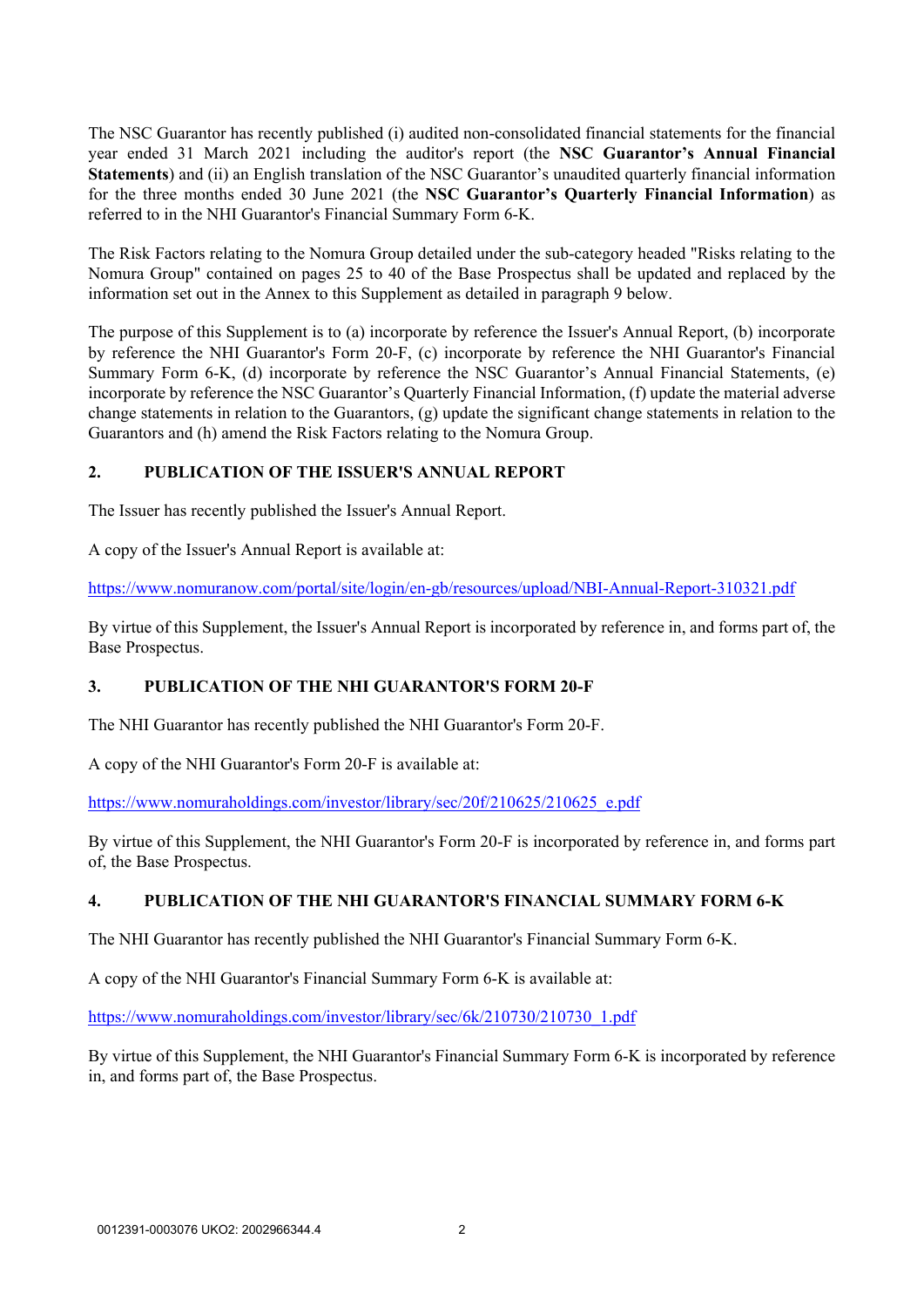# **5. PUBLICATION OF THE NSC GUARANTOR'S ANNUAL FINANCIAL STATEMENTS**

The NSC Guarantor has recently published the NSC Guarantor's Annual Financial Statements.

A copy of the NSC Guarantor's Annual Financial Statements is available at:

https://www.nomuranow.com/portal/site/login/en-gb/resources/upload/NSC-s-Financial-Information-NSC-saudited-non-consolidated-annual-financial-statements-for-the-year-ended-31-March-2021.pdf

By virtue of this Supplement, the NSC Guarantor's Annual Financial Statements are incorporated by reference in, and forms part of, the Base Prospectus.

# **6. PUBLICATION OF THE NSC GUARANTOR'S QUARTERLY FINANCIAL INFORMATION**

The NSC Guarantor has recently published the NSC Guarantor's Quarterly Financial Information.

A copy of the NSC Guarantor's Quarterly Financial Information is available at:

https://www.nomuraholdings.com/company/group/nsc/pdf/2022\_1q.pdf

By virtue of this Supplement, the NSC Guarantor's Quarterly Financial Information is incorporated by reference in, and forms part of, the Base Prospectus.

# **7. UPDATE OF THE MATERIAL ADVERSE CHANGE STATEMENTS**

There has been no material adverse change in the prospects of the Issuer since 31 March 2021 or the Guarantors since 31 March 2021.

# **8. UPDATE OF THE SIGNIFICANT CHANGE STATEMENTS**

There has been no significant change in the financial position of the Issuer since 31 March 2021. There has been no significant change in the financial performance or position of the NHI Guarantor or the Nomura Group since 30 June 2021. There has been no significant change in the financial performance or position of the NSC Guarantor since 30 June 2021.

# **9. AMENDMENT OF THE RISK FACTORS**

The Risk Factors relating to the Nomura Group detailed under the sub-category headed "Risks relating to the Nomura Group" contained on pages 25 to 40 of the Base Prospectus shall be deemed updated and replaced with the Risk Factors in the Annex to this Supplement.

## **10. GENERAL**

All references to pages in this Supplement are to the original unsupplemented Base Prospectus, notwithstanding any amendments described herein.

To the extent that there is any inconsistency between (a) any statement in this Supplement or any statement incorporated by reference into the Base Prospectus by this Supplement and (b) any other statement in or incorporated by reference in the Base Prospectus, the statements in (a) above will prevail.

Save as disclosed in this Supplement and the Prior Supplements, there has been no other significant new factor, material mistake or material inaccuracy relating to information included in the Base Prospectus since the publication of the Base Prospectus.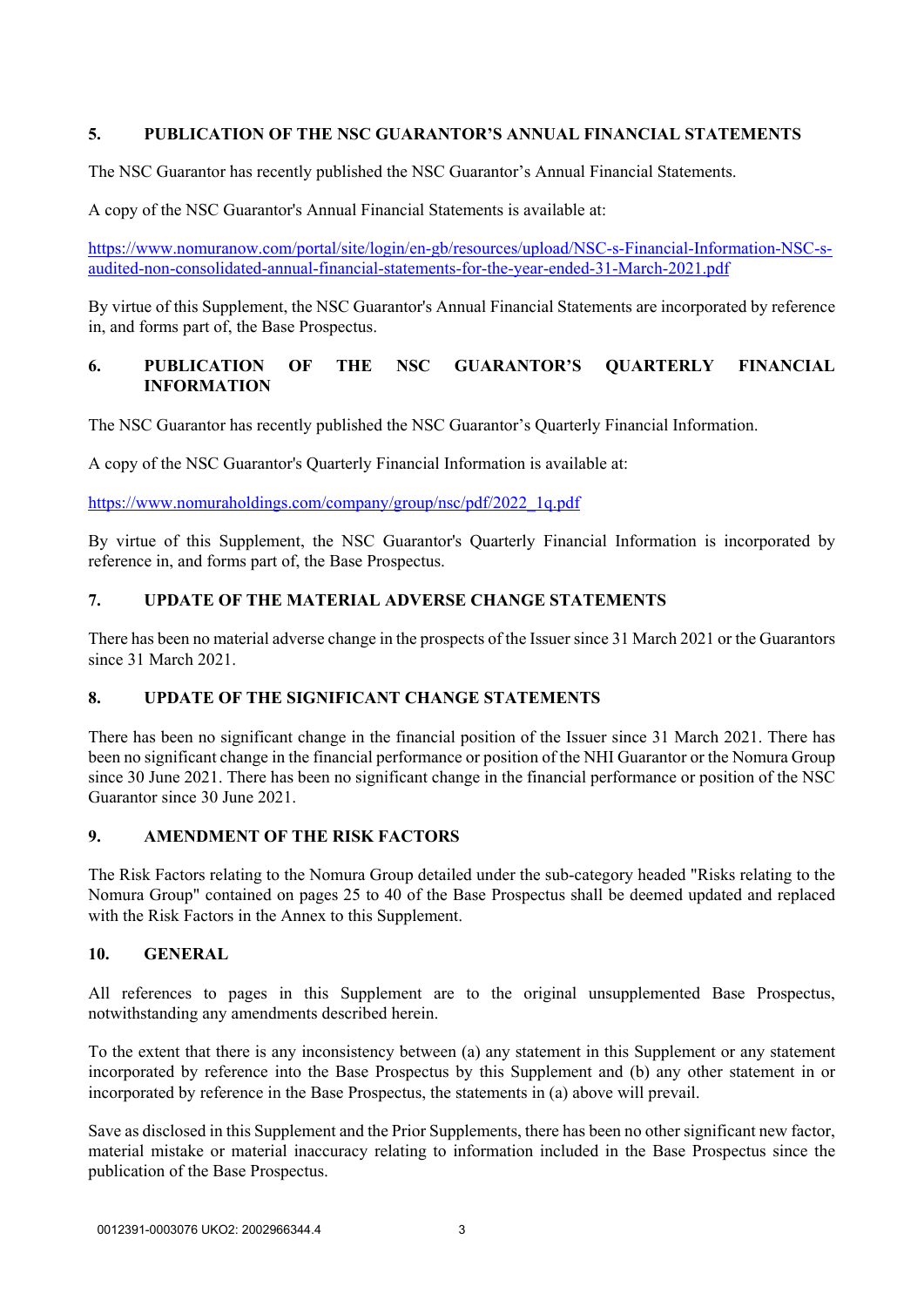If documents which are incorporated by reference themselves incorporate any information or other documents therein, either expressly or implicitly, such information or other documents will not form part of this Supplement for the purposes of the Prospectus Regulation except where such information or other documents are specifically incorporated by reference or attached to this Supplement.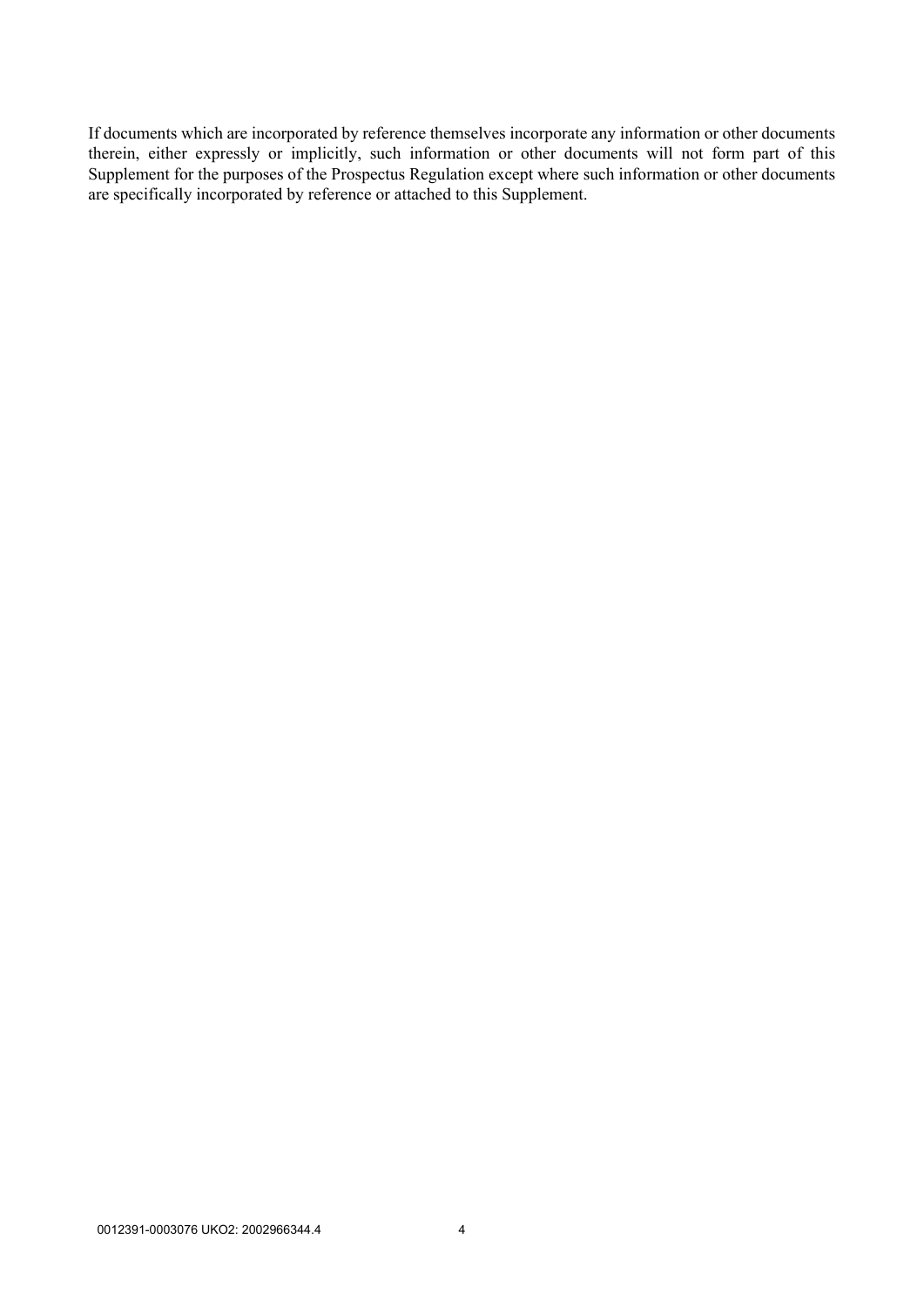#### **ANNEX**

#### **4. Risks relating to the Nomura Group**

**In this Document, the term "Nomura Group" describes the NHI Guarantor (or "NHI") and its consolidated subsidiaries, including the Issuer and the NSC Guarantor (or "NSC"), each of which is a wholly owned subsidiary of the NHI Guarantor. Any factors which affect the financial condition and/or creditworthiness of the NHI Guarantor may have a direct or indirect impact upon the financial condition and/or creditworthiness of other entities within the Nomura Group, including the Issuer and the NSC Guarantor. Accordingly, risks identified in this "***Risks relating to the Nomura Group***" section relating to the NHI Guarantor should, unless the context requires otherwise, be construed as potentially applying also to all other entities within the Nomura Group including, in particular, the Issuer and the NSC Guarantor.** 

## **The Nomura Group's business may be materially affected by financial markets, economic conditions and market fluctuations in Japan and elsewhere around the world**

The Nomura Group's business and revenues may be affected by any adverse changes or volatility in the Japanese and global economic environments and financial markets. In addition, not only purely economic factors but also wars, acts of terrorism, economic or political sanctions, pandemics, forecasts of geopolitical risks and geopolitical events which have actually occurred, natural disasters or other similar events could have an effect on the financial markets and economies of each country. If any adverse events including those discussed above were to occur, a market or economic downturn may last for a long period of time, which could adversely affect the Nomura Group's business and can result in it incurring substantial losses. In addition to conditions in financial markets, social conditions such as the long-term trends of population ageing and population decline faced by Japan are expected to continue to put downward pressure on demand in the businesses in which the Nomura Group operates, including, in particular, its retail business. The following are certain risks related to the financial markets and economic conditions for the Nomura Group's specific businesses.

## *Governmental fiscal and monetary policy changes in Japan, or in any other country or region where the Nomura Group conducts business may affect its business, financial condition and results of operations*

The Nomura Group engages in its business globally through domestic and international offices. Governmental fiscal, monetary and other policy changes in Japan, or in any other country or region where the Nomura Group conducts business may affect its business, financial condition and results of operations. In addition, any changes to the monetary policy of the Bank of Japan or central banks in major economies worldwide, which could potentially be followed by volatility of interest rate or yields may negatively affect the Nomura Group's ability to provide asset management products to its clients as well as the Nomura Group and its clients' trading and investment activities, for example by decreased returns for fixed income products in the prolonged low interest rate environment in Japan.

## *The COVID-19 pandemic has affected the Nomura Group's business, clients and employees and this may continue in the future*

The COVID-19 pandemic that began in 2020, and governmental measures to prevent its spread, have significantly affected the operating environment, for example causing volatility in global equity prices, interest rates and elsewhere and a widening of credit spreads. The COVID-19 pandemic has led to, in many affected areas, successive widespread lockdowns and similar government action worldwide, including Japan, Europe, America and elsewhere, and continues in many of these places. In response to the pandemic and subsequent lockdowns, the Nomura Group has activated contingency plans, and has implemented robust arrangements for its employees to work remotely. However, these measures may not be successful or sufficient, and may cause additional risks, such as challenges in supervision over employees working remotely or increased risk of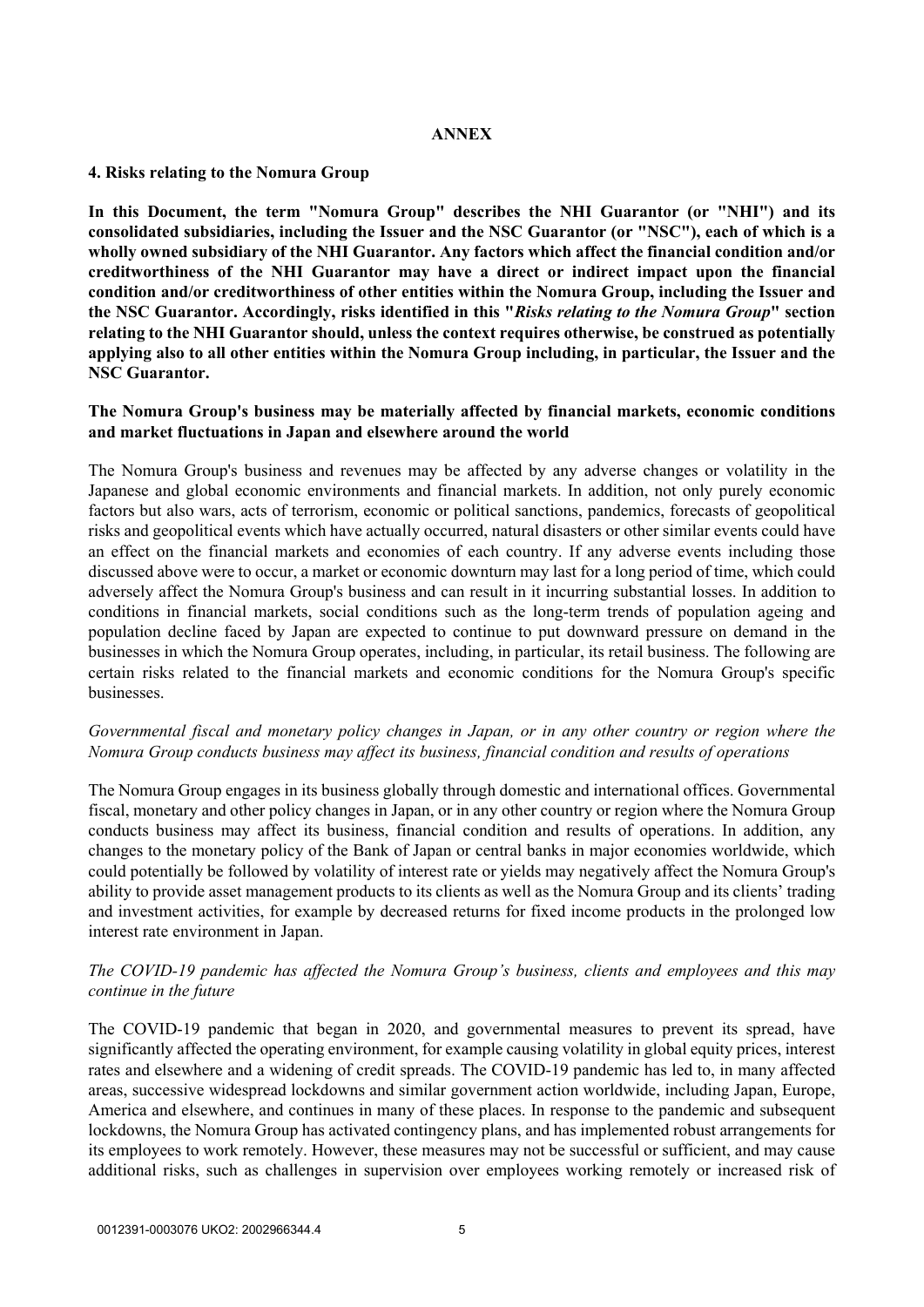cyberattacks. The continuation of such measures, even if limited to certain regions, will continue to impact societal and economic functions, which has and is expected to continue to adversely affect the Nomura Group's business and results of operations. Even while the spread of the disease may gradually subside as vaccination efforts progress, ongoing negative effects on markets, economic activity or the operating environment could further adversely affect the Nomura Group's business, results of operations and financial condition.

#### *Brexit may adversely affect the Nomura Group's business on various fronts*

On 31 January 2020, the United Kingdom (**UK**) withdrew from the European Union (**EU**) under the Withdrawal Agreement between the UK and the EU (**Brexit**). On 31 December 2020, a transition period during which the rules and regulations of the EU continued to apply to the UK expired. Although the UK and EU entered a Trade and Cooperation Agreement governing their relationship prior to the expiration of the transition period,such agreement does not comprehensively address the financial industry, and there continues to be uncertainty as to the longer term consequences that Brexit may have on the Nomura Group's business.

Prior to Brexit, the Nomura Group conducted business in Europe primarily through Nomura International plc (**NIP**), its broker-dealer arm established in London, as its regional hub; but following the end of the transition period, the Nomura Group moved to a structure that provides client-facing services and other services centered on Nomura Financial Products Europe GmbH (**NFPE**), its licensed broker-dealer in Germany. Although the Nomura Group is taking various measures to manage the risks associated with Brexit and to mitigate the impacts of uncertainty in the market as a whole, delays or other issues in its transition of business to NFPE as well as the risks to the broader financial system associated with the transition may adversely affect the Nomura Group's business, results of operations and financial condition.

#### *The Nomura Group's brokerage and asset management revenues may decline*

A market downturn could result in a decline in the revenues generated by the Nomura Group's brokerage business because of a decline in the volume and value of securities that the Nomura Group brokers for its clients. Also, within the Nomura Group's asset management and investment management business, in most cases, the Nomura Group charges fees and commissions for managing its clients' portfolios that are based on the market value of their portfolios. A market downturn that reduces the market value of the Nomura Group's clients' portfolios may increase the amount of withdrawals or reduce the amount of new investments in these portfolios, and would reduce the revenue the Nomura Group receives from these businesses. Also, any changes in the Nomura Group's clients' investment preferences on their asset portfolios, including shifting investment assets to stable assets such as deposits and/or passive funds, which bring relatively low commission rates, may reduce the Nomura Group's revenue as well. A market downturn or a change in investor preferences as described above may adversely affect the financial performance of the Nomura Group and the market perception thereof. In turn, this could have an adverse impact on the demand (if any) for the Securities in the secondary market.

## *The Nomura Group's investment banking revenues may decline*

Changes in financial or economic conditions would likely affect the number and size of transactions for which the Nomura Group provides securities underwriting, financial advisory and other investment banking services. The Nomura Group's investment banking revenues, which include fees from these services, are directly related to the number and size of the transactions in which the Nomura Group participates and would therefore decrease if there are financial and market changes unfavourable to its investment banking business and its clients.

For example, net revenue from the Nomura Group's investment banking activities declined during the year ended 31 March 2020 compared to the year ended 31 March 2019 primarily due to a market downturn from February 2020 as a result of the COVID-19 pandemic. While the Nomura Group's investment banking net revenues have increased during the year ended 31 March 2021 compared to the year ended 31 March 2020,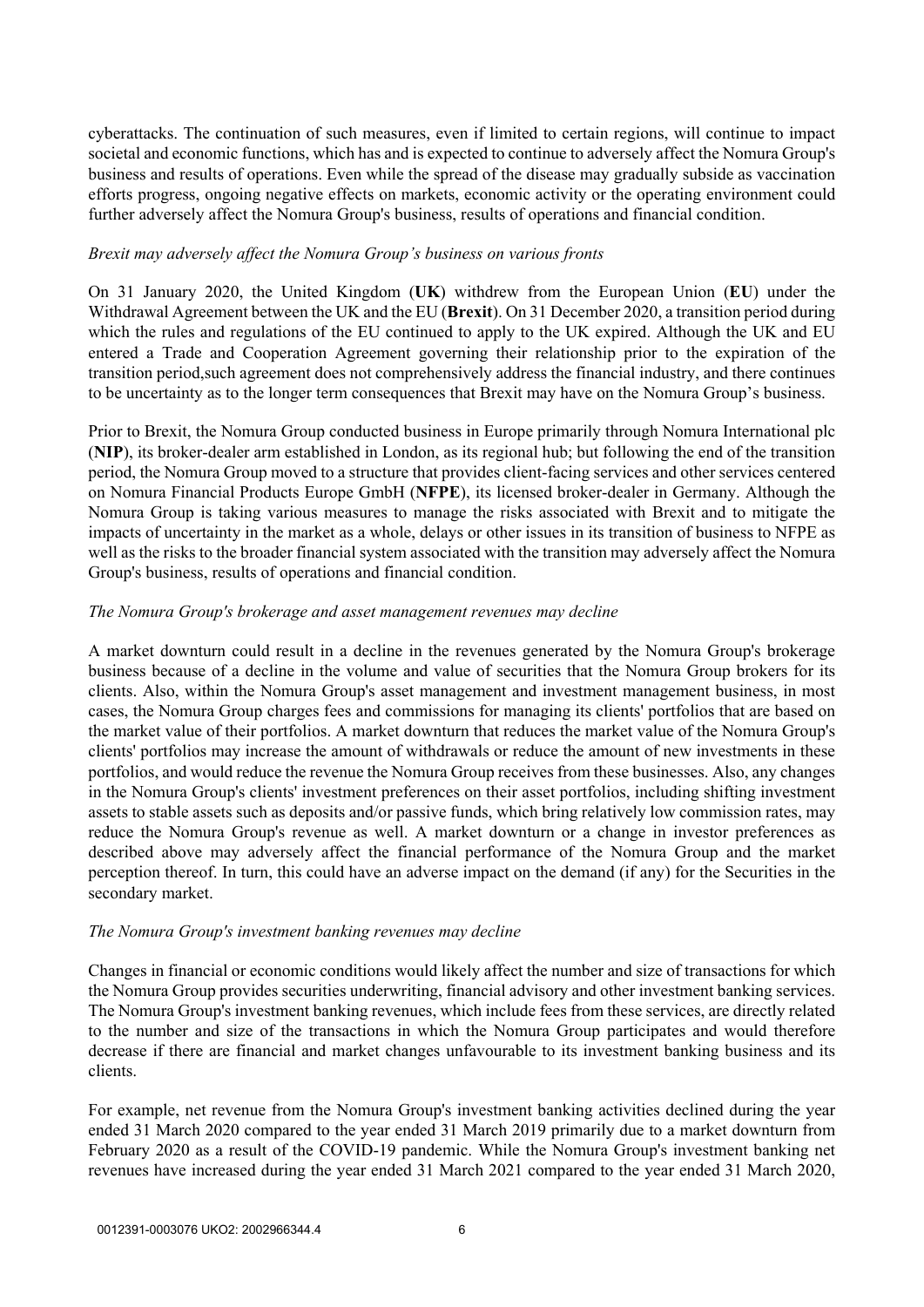M&A activities and other investment banking activities are expected to continue to be negatively impacted by the pandemic for the foreseeable future.

Any such decrease in the Nomura Group's investment banking revenues may have an adverse impact on the Nomura Group's financial performance, which could in turn adversely affect the value of the Securities. Ultimately, a sustained decrease in investment banking revenues caused by severe and continuing changes in financial or economic conditions may adversely affect the creditworthiness of the Issuer and, as a result, increase the risk that the Issuer will be unable to meet its obligations in respect of the Securities.

#### *The Nomura Group's electronic trading business revenues may decline*

Electronic trading is essential for the Nomura Group's business in order to execute trades faster with fewer resources. Utilising these systems allows the Nomura Group to provide an efficient execution platform and on-line content and tools to its clients via exchanges or other automated trading facilities. Revenue from the Nomura Group's electronic trading, which includes trading commissions and bid-offer spreads, is directly correlated with the number and size of the transactions in which the Nomura Group participates. Competition in electronic trading is intense and the introduction of highly discounted or no-commission trades at competitors has and will continue to exert pressure on the Nomura Group's electronic and traditional trading revenue. Moreover, such revenue would decrease if there are financial market or economic changes that would cause its clients to trade less frequently or in a smaller amounts. Even if trade volumes increase due to the convenience of electronic trading, this may not be sufficient to offset margin erosion in the Nomura Group's execution business, leading to a potential decline in revenue generated from this business. The Nomura Group continues to invest in developing technologies to provide an efficient trading platform; however, the Nomura Group may fail to maximise returns on these investments due to this increased pressure on lowering margins. Increased competition and/or reduced demand for electronic trading services as described above may adversely affect those areas of the Nomura Group's business that rely on such services to generate sales and revenue. Over time this could have a negative impact on the Nomura Group's financial performance more broadly, which may adversely affect the value of the Securities.

#### *The Nomura Group may incur significant losses from its trading and investment activities*

The Nomura Group maintains trading and investment positions in fixed income, equity and other markets, both for proprietary purposes and for the purpose of facilitating its clients' trades. The Nomura Group's positions consist of various types of assets, including securities, derivatives transactions with equity, interest rate, currency, credit and other underliers, as well as loans and reverse repurchase agreements. Fluctuations in the markets where these assets are traded can adversely affect the value of the Nomura Group's positions, in these assets, with downturns potentially negatively affecting long positions and upturns potentially negatively affecting short positions. Although the Nomura Group continues to mitigate these position risks with a variety of hedging techniques, it may also incur losses if the value of these assets fluctuate or if the financial system is overly stressed and the markets move in a way it has not anticipated.

The Nomura Group's businesses have been, and may continue to be, affected by changes in market volatility levels. Certain of the Nomura Group's trading businesses such as those engaged in trading and arbitrage opportunities depend on market volatility to generate revenues. Lower volatility may lead to a decrease in business opportunities which may affect the results of operations of these businesses. On the other hand, while higher volatility can increase trading volumes and spreads, it also increases risk as measured by Value-at-Risk (**VaR**) and may expose the Nomura Group to higher risks in connection with its market-making and proprietary businesses. Higher volatility can also cause the Nomura Group to reduce the outstanding positions or size of these businesses in order to avoid increasing its VaR.

For example, in March 2021, following the default of a U.S. prime brokerage client in respect of a margin call (the **U.S. Prime Brokerage Event**), the Nomura Group issued a close-out event notice to such client, and proceeded to wind down positions held as hedges for transactions with the client. Despite the Nomura Group's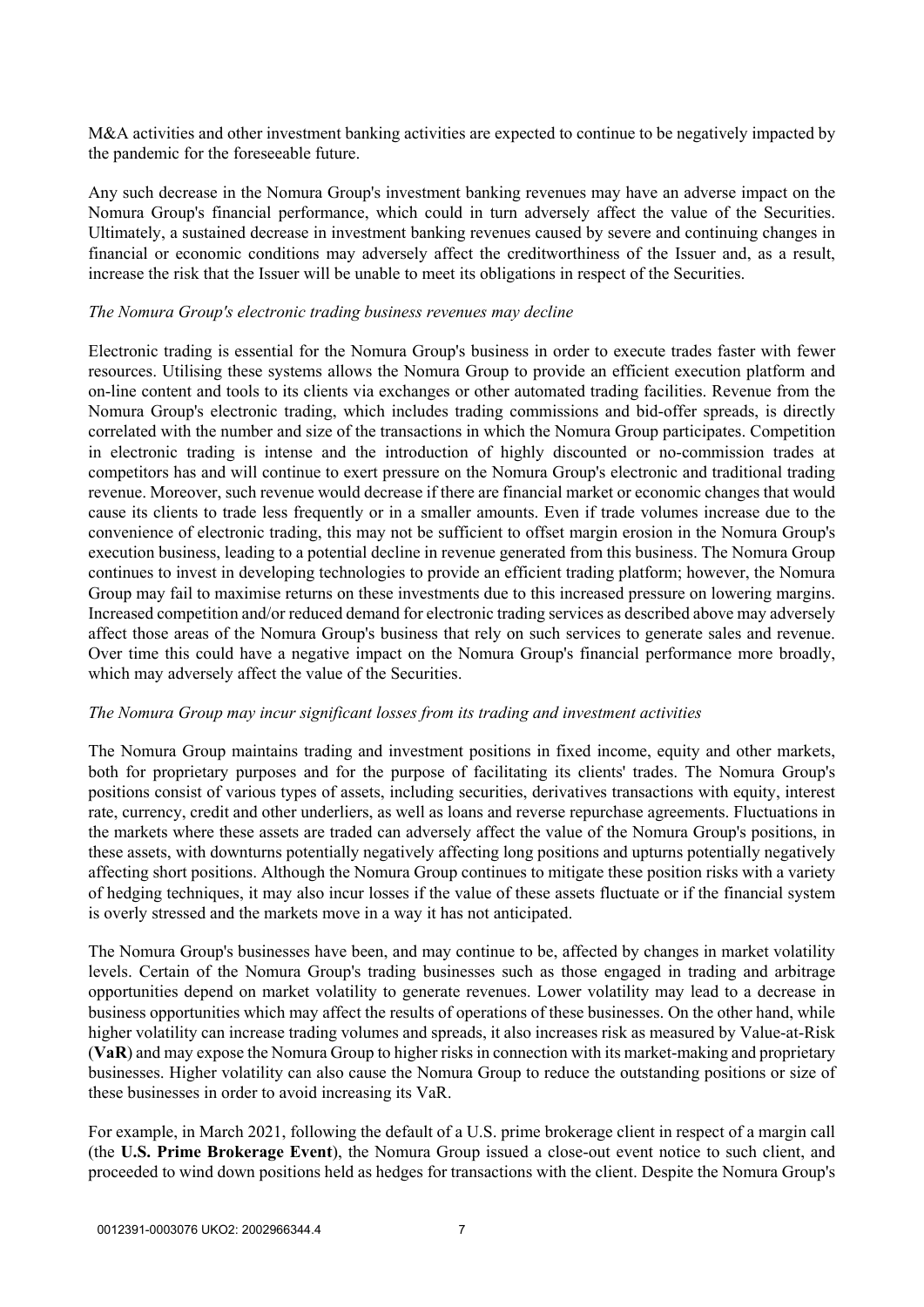efforts to wind down the relevant positions in a way that would limit losses and impacts on the market, volatility in the underlying securities led it to recognise a trading loss of ¥204.2 billion during the year ended 31 March 2021. The Nomura Group also recognises a provision for current expected credit losses of ¥41.6 billion during the same period to reflect a shortfall in the value of securities pledged as collateral by the client against financing provided to the client, caused by a decrease in the value of such securities before the Nomura Group were able to liquidate them. The unwinding of the underlying positions was completed in the first quarter of the fiscal year ending 31 March 2022 and the Nomura Group expects to recognise additional losses of approximately ¥65 billion in the three months ending 31 June 2021 as a result. Despite the Nomura Group's actions in response to the U.S. Prime Brokerage Event, including to improve its risk management activities, its business model necessarily involves significant trading activity, and it may record significant losses as a result of such trading activity again in the future.

Furthermore, the Nomura Group commits capital to take relatively large positions for underwriting or warehousing assets to facilitate certain capital market transactions. The Nomura Group also structures and takes positions in pilot funds for developing financial investment products and invests seed money to set up and support financial investment products. The Nomura Group may incur significant losses from these positions in the event of significant market fluctuations.

In addition, if the Nomura Group is the party providing collateral in a transaction, significant declines in the value of the collateral or a requirement to provide additional collateral due to a decline in its creditworthiness (by way of a lowered credit rating or otherwise) can increase its costs and reduce its profitability. On the other hand, if the Nomura Group is the party receiving collateral from its clients and counterparties, such declines may also affect its profitability due to a decrease in client transactions. Following the U.S. Prime Brokerage Event, multiple ratings agencies downgraded their outlook with regards to the Nomura Group's ratings, which, if not resolved positively, may lead to downgrades in its ratings.

## *Transition from LIBOR to alternative rate indices may adversely affect the Nomura Group's business*

The Nomura Group trades derivatives including interest rate swaps and underwrites bonds and loans which refer to Interbank Offered Rates (**IBORs**) such as the London Interbank Offered Rate (**LIBOR**). Following the LIBOR manipulation scandal in 2012, the FCA confirmed on 5 March 2021 the cessation effective dates of all LIBOR currencies and tenors. Regulators of each country including Japan have expressed their intention to request that financial transactions that refer to LIBOR be converted to alternative rate indices and that measures be taken in preparation for the permanent cessation of LIBOR. All the transaction agreements which refer to LIBOR and remain after LIBOR cessation are expected to be revised or to be amended adding a clause of "fallback" rate that is agreed between the contracting parties in advance of the cessation of LIBOR. However, the details of calculation methodologies of alternative rate indices are under discussion in each country currently, and such transfers will involve the development of new calculation methods for alternative rates, revisions to relevant contracts and modifications to the application of accounting principles to the relevant transactions. These changes could require the Nomura Group to incur additional costs and subject it to risks associated with systematic reform, operational application and client disclosure, or adversely impact the pricing, volatility and liquidity of financial products including derivatives, bonds and loans which refer IBORs as floating rate. Therefore, the Nomura Group's business, financial condition and results of operations could be materially and adversely affected and/or it could be subject to disputes, litigation or other actions with counterparties or relative participants.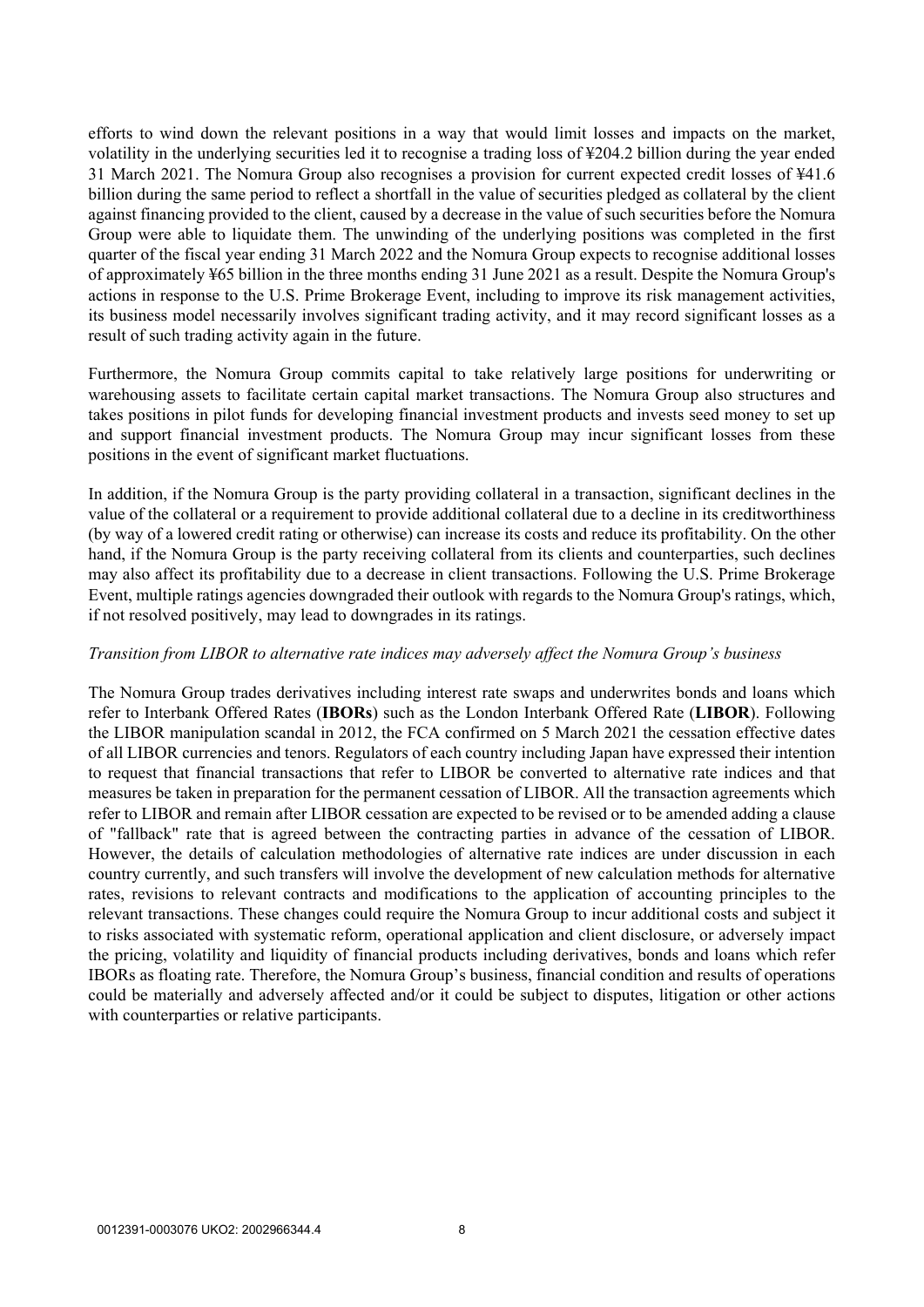The Nomura Group has established a firmwide LIBOR transition programme to manage the transition away from these IBORs which includes transitions to alternative reference rates i.e. risk-free rates (**RFRs**) (please see the "*Investment Considerations*" section). However, the transactions referring to the alternative rate indices are not yet widely familiar in the market, there is significant uncertainty regarding their application and acceptance, and the Nomura Group may not be successful in managing this transition without potentially serious disruption to its business.

## *Holding large and concentrated positions of securities and other assets may expose the Nomura Group to large losses*

Holding large and concentrated positions of certain securities can expose the Nomura Group to large losses in its businesses such as market-making, block trading, underwriting, asset securitisation, prime brokerage, acquiring newly-issued convertible debt securities through third-party allotment or providing business solutions to meet clients' needs. The Nomura Group has committed substantial amounts of capital to these businesses. This often requires the Nomura Group to take large positions in the securities of a particular issuer or issuers in a particular industry, country or region. Fluctuations in the prices of these securities can significantly affect the prices at which the Nomura Group are able to liquidate them when needed, resulting in the recording of significant trading losses, such as occurred in connection with the U.S. Prime Brokerage Event. The Nomura Group generally has higher exposure to those issuers engaged in financial services businesses, including commercial banks, broker-dealers, clearing houses, exchanges and investment companies. There may also be cases where the Nomura Group holds relatively large amounts of securities by issuers in particular countries or regions due to the business it conducts with its clients or its counterparties. In addition, the Nomura Group may incur losses due to market fluctuations on asset-backed securities such as residential mortgage-backed securities (**RMBS**) and commercial mortgage-backed securities (**CMBS**).

#### *Extended market declines and decreases in market participants can reduce liquidity and lead to material losses*

Extended market declines can reduce the level of market activity and the liquidity of the assets traded in those markets in which the Nomura Group operates. Market liquidity may also be affected by decreases in market participants that could occur, for example, if financial institutions scale back market-related businesses due to increasing regulation or other reasons. As a result, it may be difficult for the Nomura Group to sell, hedge or value such assets which the Nomura Group holds. Also, in the event that a market fails in pricing such assets, it will be difficult to estimate their value. If the Nomura Group cannot properly close out or hedge its associated positions in a timely manner or in full, particularly with respect to Over-The-Counter (**OTC**) derivatives, it may incur substantial losses. Further, if the liquidity of a market significantly decreases and the market may become unable to price financial instruments held by the Nomura Group, this could lead to unanticipated losses.

#### *The Nomura Group's hedging strategies may not prevent losses*

The Nomura Group uses a variety of financial instruments and strategies to hedge its exposure to financial risks arising from the financial instruments it enters into for proprietary purposes or for its clients. If the Nomura Group's hedging strategies are not effective, the Nomura Group may incur losses. The Nomura Group bases many of its hedging strategies on historical trading patterns and correlations. For example, if the Nomura Group holds an asset, it may hedge this position by taking a position in another asset which has, historically, moved in a direction that would offset a change in value of the former asset. However, historical trading patterns and correlations may not continue, as seen in the case of past financial crises, and these hedging strategies may not be fully effective in mitigating the Nomura Group's risk exposure because it is exposed to all types of risk in a variety of market environments. Moreover, not all hedging strategies are effective against all kinds of risk, and certain strategies may, if the risk is not otherwise appropriately managed, increase the Nomura Group's risk. For example, many of the transactions leading to the U.S. Prime Brokerage Event entailed providing the client with "total return swap" derivative exposure to certain equities. In order to hedge the "total return" payments the Nomura Group were obligated to make to the client, it held cash positions in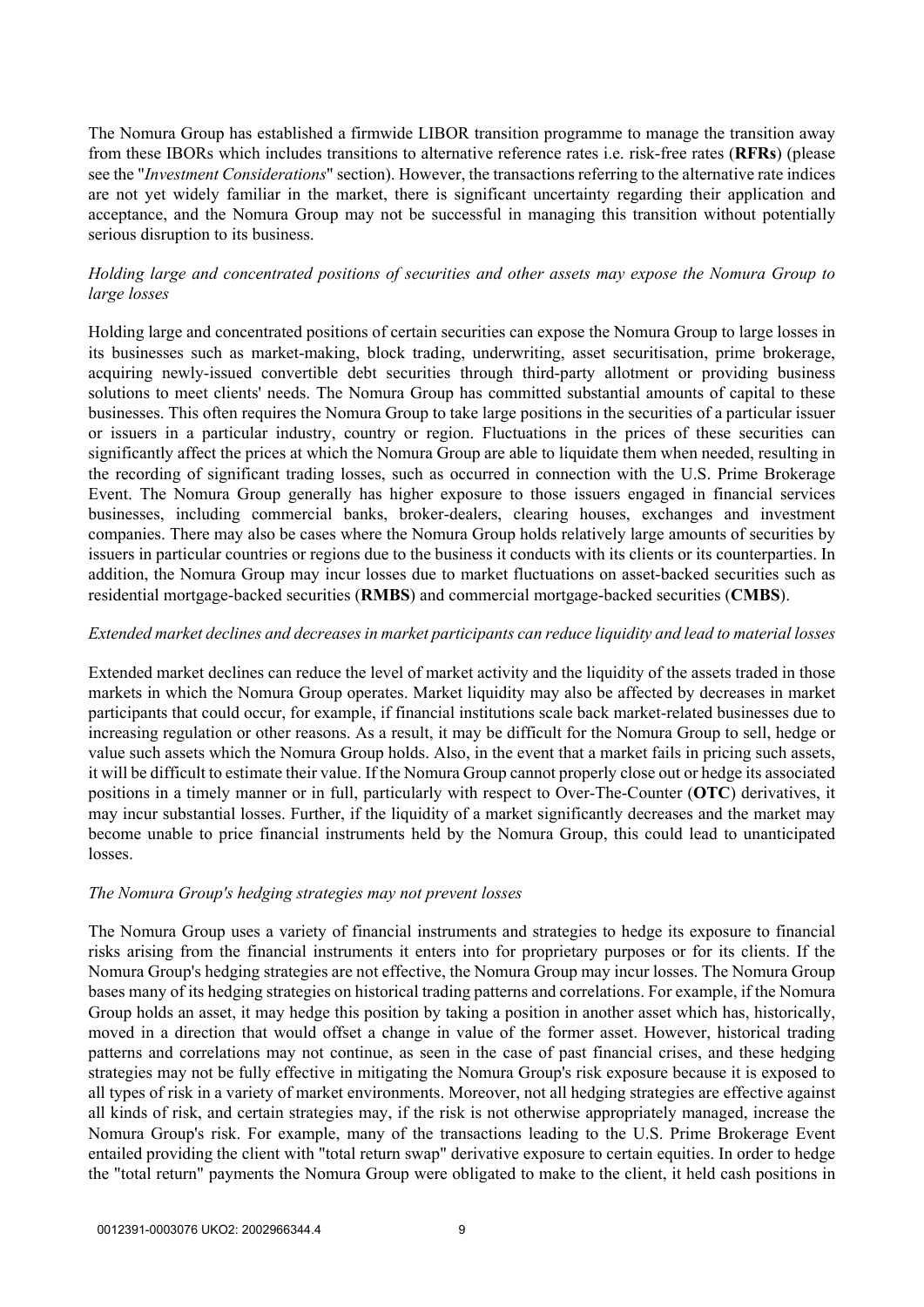the underlying equities. However, this specific hedging strategy was not intended to hedge the risk of a default by the client and the potential need to liquidate the underlying positions in a volatile market environment. When such risk was realised, the Nomura Group's hedging strategy of holding the underlying securities meant that it was exposed to such market fluctuations, contributing to the losses it recognised.

## *The Nomura Group's risk management policies and procedures may not be fully effective in managing market risk*

The Nomura Group's policies and procedures to identify, monitor and manage risks may not be fully effective. Although some of the Nomura Group's methods of managing risk are based upon observed historical market data, the future movements in the financial markets may not be the same as was observed in the past. As a result, the Nomura Group may suffer large losses through unexpected future risk exposures. Other risk management methods that the Nomura Group uses also rely on its evaluation of information regarding markets, clients or other matters, which is publicly available or otherwise accessible by the Nomura Group. This information may not be accurate, complete, up-to-date or properly evaluated, and the Nomura Group may be unable to properly assess its risks, and thereby suffer large losses. Furthermore, certain factors, such as market volatility, may render the Nomura Group's risk evaluation model unsuitable for a new market environment. In such event, the Nomura Group may become unable to evaluate or otherwise manage its risks adequately. Moreover, regardless of how well policies and procedures are designed, they must be properly implemented and followed in order to be effective, which may not always occur despite the Nomura Group's diligent efforts. Further, potential weaknesses in the Nomura Group's organisation structures and governance frameworks may lead to misunderstanding over roles and responsibilities.

For example, with respect to the U.S. Prime Brokerage Event, the Nomura Group suffered significant losses through exposures to the client's counterparty risk and market risks relating to the securities underlying the prime brokerage transactions with the client. The Nomura Group has reviewed and are in the process of completing a number of actions to comprehensively review, revise and strengthen its risk management policies and procedures and the implementation thereof. Such actions remain ongoing, however, and when completed, may not be sufficient to prevent similar exposure to such risks in the future, including to identify and rectify potential shortcomings, whether within the same business or among the Nomura Group's many other business units, impairing the ability of such policies and procedures to prevent future losses.

## *Market risk may increase other risks that the Nomura Group faces*

In addition to the potentially adverse effects on the Nomura Group's businesses described above, market risk could exacerbate other risks that the Nomura Group faces. For example, the risks inherent in financial instruments developed through financial engineering and innovation may be increased by market risk.

Also, if the Nomura Group incurs substantial trading losses caused by its exposure to market risk, its need for liquidity could rise sharply while its access to cash may be impaired as a result of market perception of its credit risk.

Furthermore, in a downturn in the market overall or for specific securities, the Nomura Group's clients and counterparties could incur substantial losses or experience other adverse events of their own, thereby weakening their financial condition and, as a result, increasing the credit risk they pose to the Nomura Group, such as occurred as part of the U.S. Prime Brokerage Event.

## *The Nomura Group may have to recognise impairment charges with regard to the amount of goodwill, tangible and intangible assets recognised on its consolidated balance sheets*

The Nomura Group has purchased all or a part of the equity interests in, or operations from, certain other companies in order to pursue its business expansion, and expect to continue to do so when and as it deems appropriate. The Nomura Group accounts for certain of those and similar purchases and acquisitions as a business combination under U.S. GAAP by allocating the Nomura Group's acquisition costs to the assets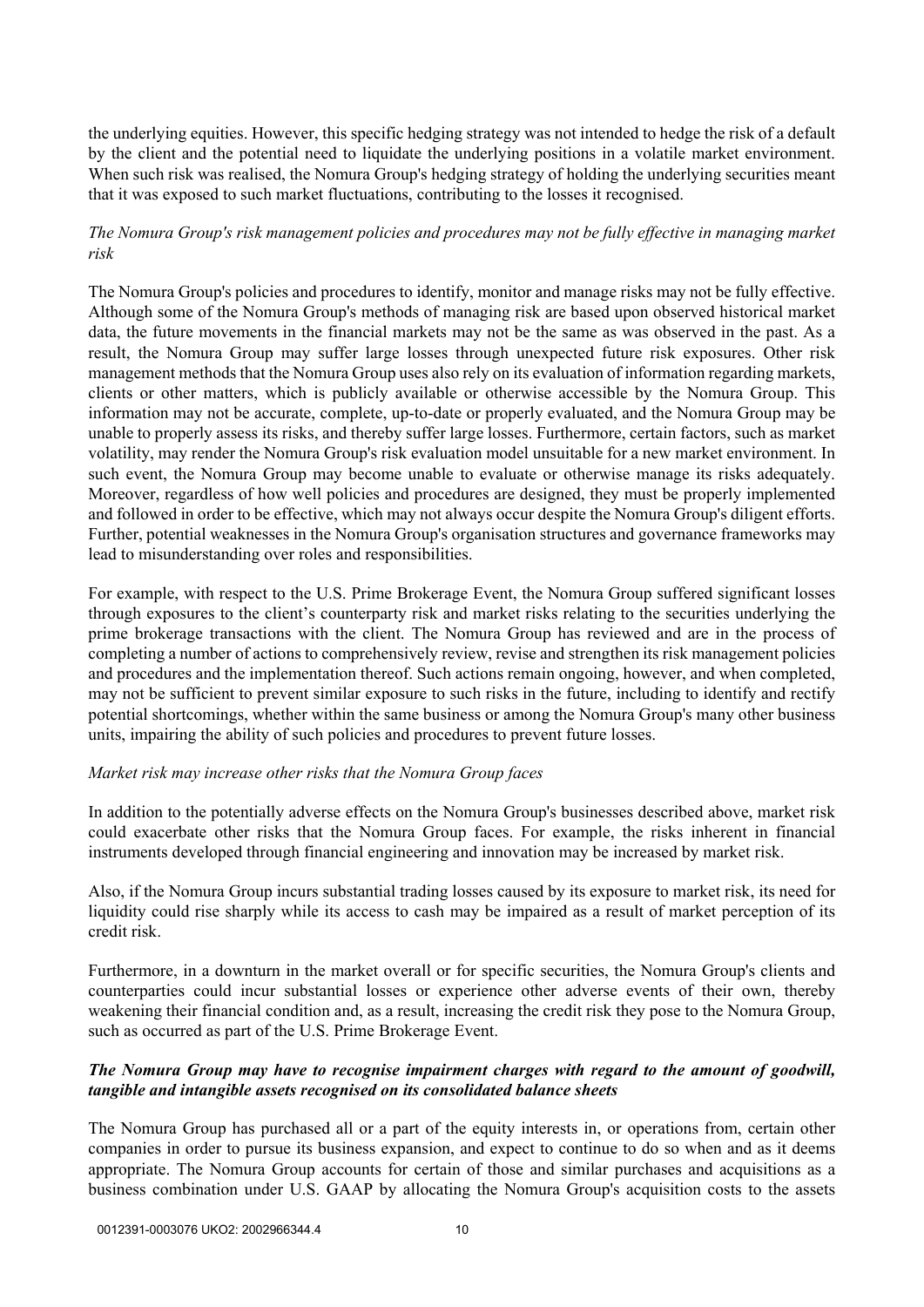acquired and liabilities assumed and recognising the remaining amount as goodwill. The Nomura Group also possesses tangible and intangible assets other than those stated above.

The Nomura Group may have to recognise impairment losses, as well as other losses associated with subsequent transactions, with regard to the amount of goodwill, tangible and intangible assets and, recognised on the NHI Guarantor's consolidated group balance sheet which may adversely affect its financial condition and results of operations. For example, during the year ended 31 March 2019, the Nomura Group recognised an impairment loss on goodwill in its Wholesale segment attributable to previous overseas acquisitions of ¥81,372 million.

# *Liquidity risk could impair the Nomura Group's ability to fund operations and jeopardise its financial condition*

Liquidity, or having ready access to cash, is essential to the Nomura Group's business. The Nomura Group defines liquidity risk as the risk of loss arising from difficulty in securing the necessary funding or from a significantly higher cost of funding than normal levels due to deterioration of its creditworthiness or deterioration in market conditions. In addition to maintaining a readily available cash position, the Nomura Group seeks to secure ample liquidity through repurchase agreements and securities lending transactions, longterm borrowings and the issuance of long-term debt securities, diversification of its short-term funding sources such as commercial paper, and by holding a portfolio of highly liquid assets. The Nomura Group bears the risk that it may lose liquidity under certain circumstances, including the following:

## *The Nomura Group may be unable to access unsecured or secured funding*

The Nomura Group continuously accesses unsecured funding from issuance of securities in the short-term credit markets and debt capital markets as well as bank borrowings to finance its day-to-day operations, including refinancing. The Nomura Group also enters into repurchase agreements and securities lending transactions to raise secured funding for its trading businesses. An inability to access unsecured or secured funding or funding at significantly higher cost than normal levels could have a substantial negative effect on its liquidity. For example, lenders could refuse to extend the credit necessary for the Nomura Group to conduct its business based on their assessment of the Nomura Group's long-term or short-term financial prospects if:

- the Nomura Group incurs large trading losses,
- the level of its business activity decreases due to a market downturn,
- regulatory authorities take significant action against it, or
- its credit rating is downgraded.

In addition to the above, the Nomura Group's ability to borrow in the debt capital markets could also be adversely impacted by factors that are not specific to the Nomura Group, such as reductions in banks' lending capacity, a severe disruption of the financial and credit markets, negative views about the general prospects for the investment banking, brokerage or financial services industries, or negative market perceptions of Japan's financial soundness.

## *The Nomura Group may be unable to sell assets*

If the Nomura Group is unable to raise funds or if its liquidity declines significantly, it will need to liquidate assets or take other actions in order to meet its maturing liabilities. In volatile or uncertain market environments, overall market liquidity may decline. In a time of reduced market liquidity, the Nomura Group may be unable to sell some of its assets, or it may have to sell at depressed prices, which could adversely affect its results of operations and financial condition. The Nomura Group's ability to sell assets may also be adversely impacted by other market participants seeking to sell similar assets into the market at the same time.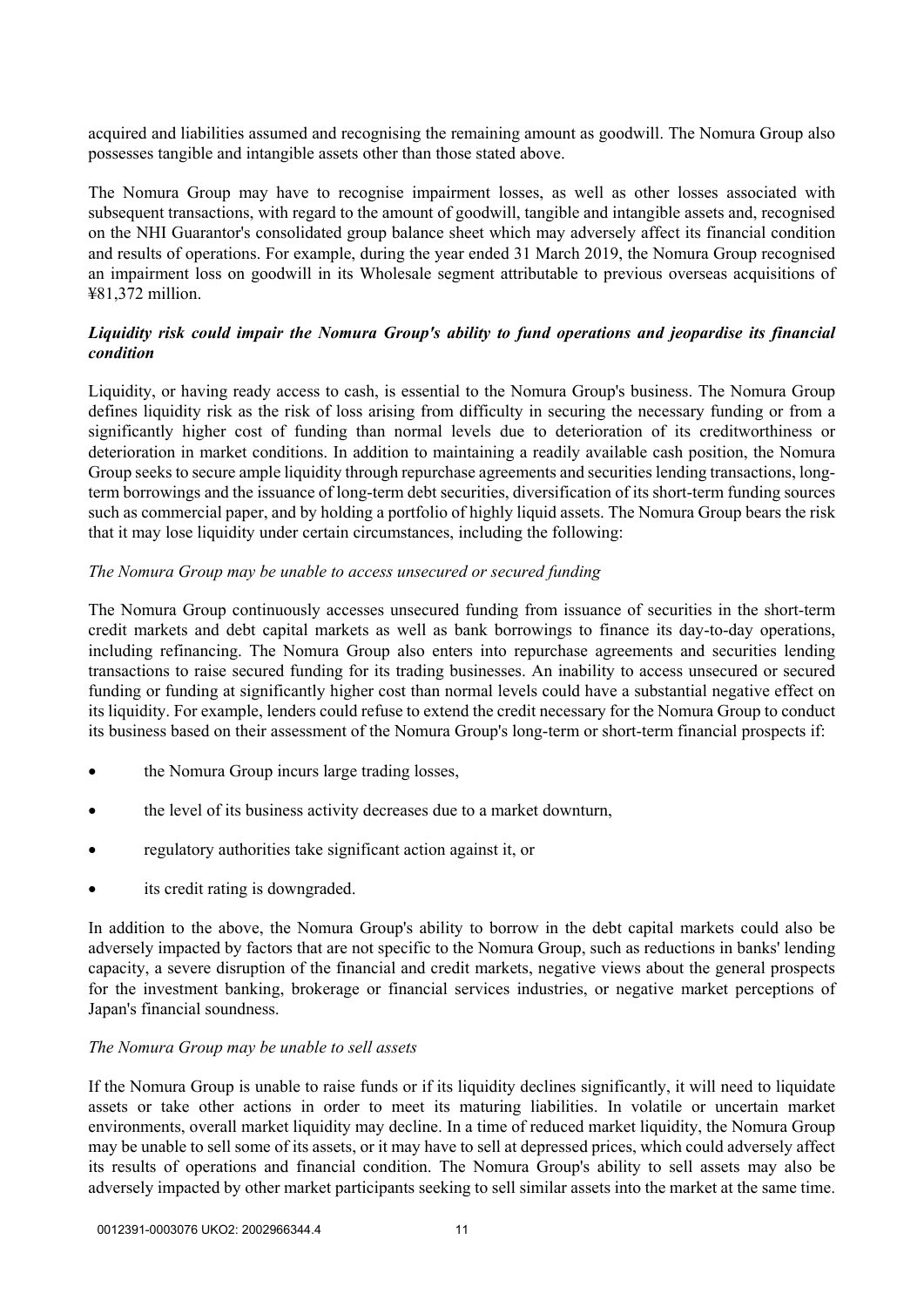## *Lowering of the Nomura Group's credit ratings could impact its funding*

The Nomura Group's funding depends significantly on its credit ratings. Rating agencies may reduce or withdraw their ratings or place the Nomura Group on "credit watch" with negative implications. For example, following the U.S. Prime Brokerage Event, in March 2021, Fitch Ratings, Inc. placed the Nomura Group's credit ratings on negative watch and Moody's Investors Service, Inc. changed the outlook on the Nomura Group's credit ratings to negative, which may lead either agency to downgrade its credit ratings in the future. Future downgrades could increase the Nomura Group's funding costs and limit its funding. This, in turn, could adversely affect its result of operations and its financial condition. In addition, other factors which are not specific to the Nomura Group may impact its funding, such as negative market perceptions of Japan's financial soundness.

## **Event risk may cause losses in the Nomura Group's trading and investment assets as well as market and liquidity risk**

Event risk refers to potential losses the Nomura Group may suffer through unpredictable events that cause large unexpected market price movements such as natural or man-made disasters, epidemics, acts of terrorism, armed conflicts or political instability, as well as adverse events specifically affecting the Nomura Group's business activities or counterparties. These events include not only significant events such as the Great East Japan Earthquake in March 2011, the increasing tensions on the Korean Peninsula following North Korean nuclear tests in 2017, sudden and unexpected developments in global trade or security policies such as tensions between the United States and China since 2018, and the COVID-19 pandemic in 2020 but also more specifically the following types of events that could cause losses in the Nomura Group's trading and investment assets:

- sudden and significant reductions in credit ratings with regard to financial instruments held by the Nomura Group's trading and investment businesses by major rating agencies;
- sudden changes in trading, tax, accounting, regulatory requirements, laws and other related rules which may make the Nomura Group's trading strategy obsolete, less competitive or no longer viable; or
- an unexpected failure in a corporate transaction in which the Nomura Group participates resulting in its not receiving the consideration the Nomura Group should have received, as well as bankruptcy, deliberate acts of fraud, and administrative penalty with respect to the issuers of its trading and investment assets.

# **The Nomura Group may be exposed to losses when third parties that are indebted to it do not perform their obligations**

The Nomura Group's counterparties are from time to time indebted or otherwise owe certain obligations (such as with regards to the posting of collateral) to the Nomura Group as a result of transactions or contracts, including loans, commitments to lend, other contingent liabilities and derivative transactions. The Nomura Group may incur material losses when its counterparties default or fail to perform on their obligations to it due to their filing for bankruptcy, a deterioration in their creditworthiness, lack of liquidity, operational failure, an economic or political event, repudiation of the transaction or for other reasons. Although the Nomura Group establishes and maintains allowances for credit losses, such allowances reflect management judgments and assumptions based on information available to them, which may be incorrect or incomplete, meaning these judgments and assumptions may prove to be incorrect, potentially significantly so.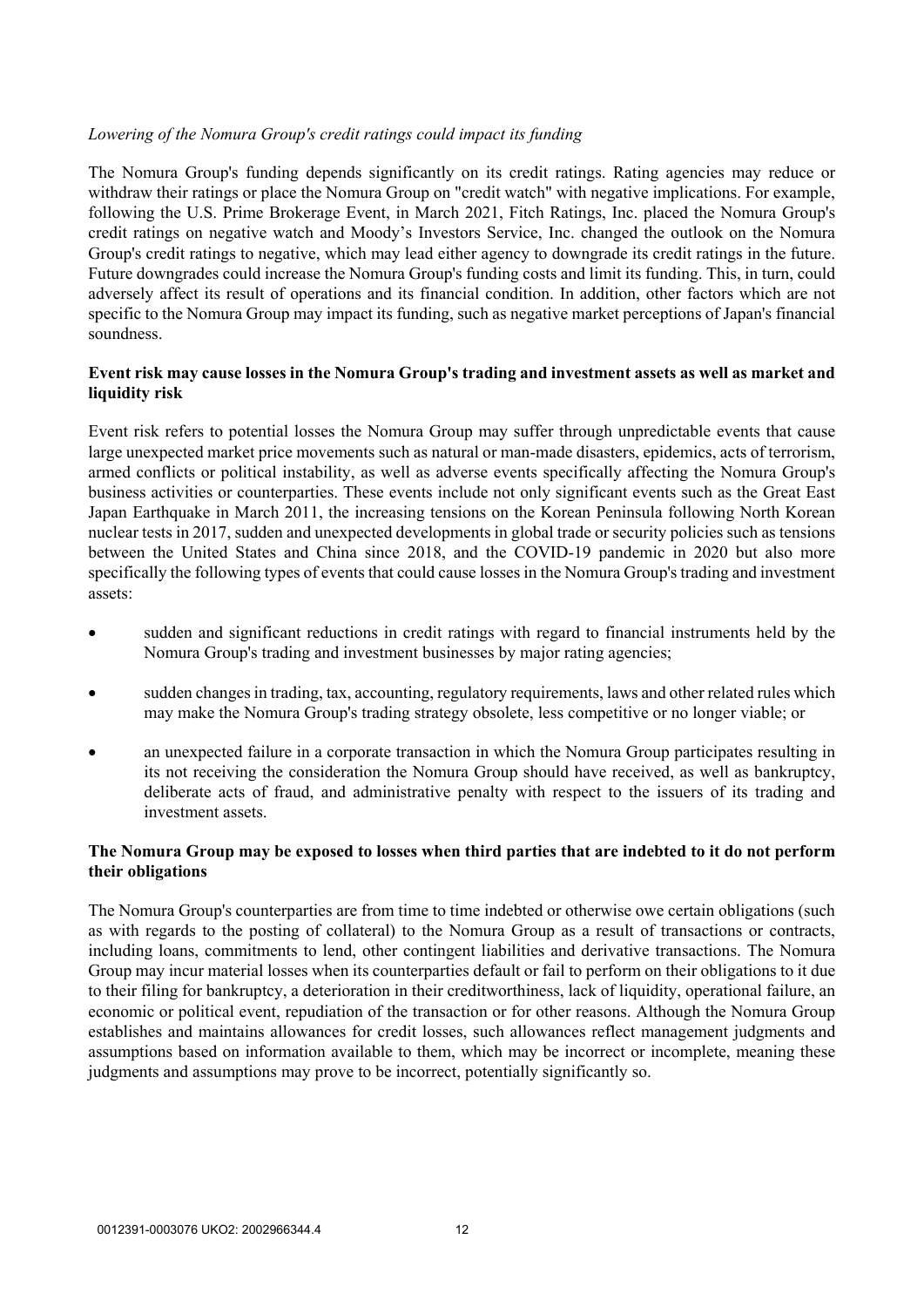Credit risk may also arise from:

- holding securities issued by third parties; or
- the execution of securities, futures, currency or derivative transactions that fail to settle at the required time due to non-delivery by the counterparty, such as financial institutions and hedge funds which are counterparties to credit default swaps or systems failure by clearing agents, exchanges, clearing houses or other financial infrastructure.

## *Issues related to third party credit risk may include the following:*

# *Defaults by a large financial institution could adversely affect the financial markets generally and the Nomura Group specifically*

The commercial soundness of many financial institutions is closely interrelated as a result of credit, trading, clearing or other relationships among the institutions. As a result, concern about the creditworthiness of or a default by, a certain financial institution could lead to significant liquidity problems or losses in, or defaults by, other financial institutions. This may adversely affect financial intermediaries, such as clearing agencies, clearing houses, banks, securities firms and exchanges, with which the Nomura Group interacts on a daily basis. Actual defaults, increases in perceived default risk and other similar events could arise in the future and could have an adverse effect on the financial markets and on the Nomura Group. The Nomura Group's funding operations may be adversely affected if major financial institutions, Japanese or otherwise, fail or experience severe liquidity or solvency problems.

## *There can be no assurance as to the accuracy of the information about, or the sufficiency of the collateral the Nomura Group uses in managing, its credit risk*

The Nomura Group regularly reviews its credit exposure to specific clients or counterparties and to specific countries and regions that it believes may present credit concerns. Default risk, however, may arise from events or circumstances that to the Nomura Group does not detect, such as account-rigging and fraud. The Nomura Group may also fail to receive full information with respect to the risks of a counterparty, or to accurately manage and assess such information internally. For example, the Nomura Group's credit risk assessments with respect to the client whose default led to the U.S. Prime Brokerage Event did not reflect the full extent of the client's relevant trading activity. In addition, in cases where the Nomura Group has extended credit against collateral, it may fall into a deficiency in value in the collateral if sudden declines in market values reduce the value of its collateral, as was the case with loans extended to the prime brokerage client leading in part to the U.S. Prime Brokerage Event.

## *The Nomura Group's clients and counterparties may be unable to perform their obligations to the Nomura Group as a result of political or economic conditions*

Country, regional and political risks are components of credit risk, as well as market risk. Political or economic pressures in a country or region, including those arising from local market disruptions or currency crises, may adversely affect the ability of clients or counterparties located in that country or region to obtain credit or foreign exchange, and therefore to perform their obligations owed to the Nomura Group.

# **Environmental, Social and Governance factors including Climate change and broader associated policy changes in each jurisdiction could adversely affect the Nomura Group's business**

Increasing attention on the management of Environmental, Social and Governance (**ESG**) factors in the business makes it imperative that the Nomura Group continues to develop its policies in these areas, and positions itself in a positive light to interested stakeholders including its shareholders, clients and society at large. Lack of sufficient focus on ESG considerations may not only impede the Nomura Group's ability to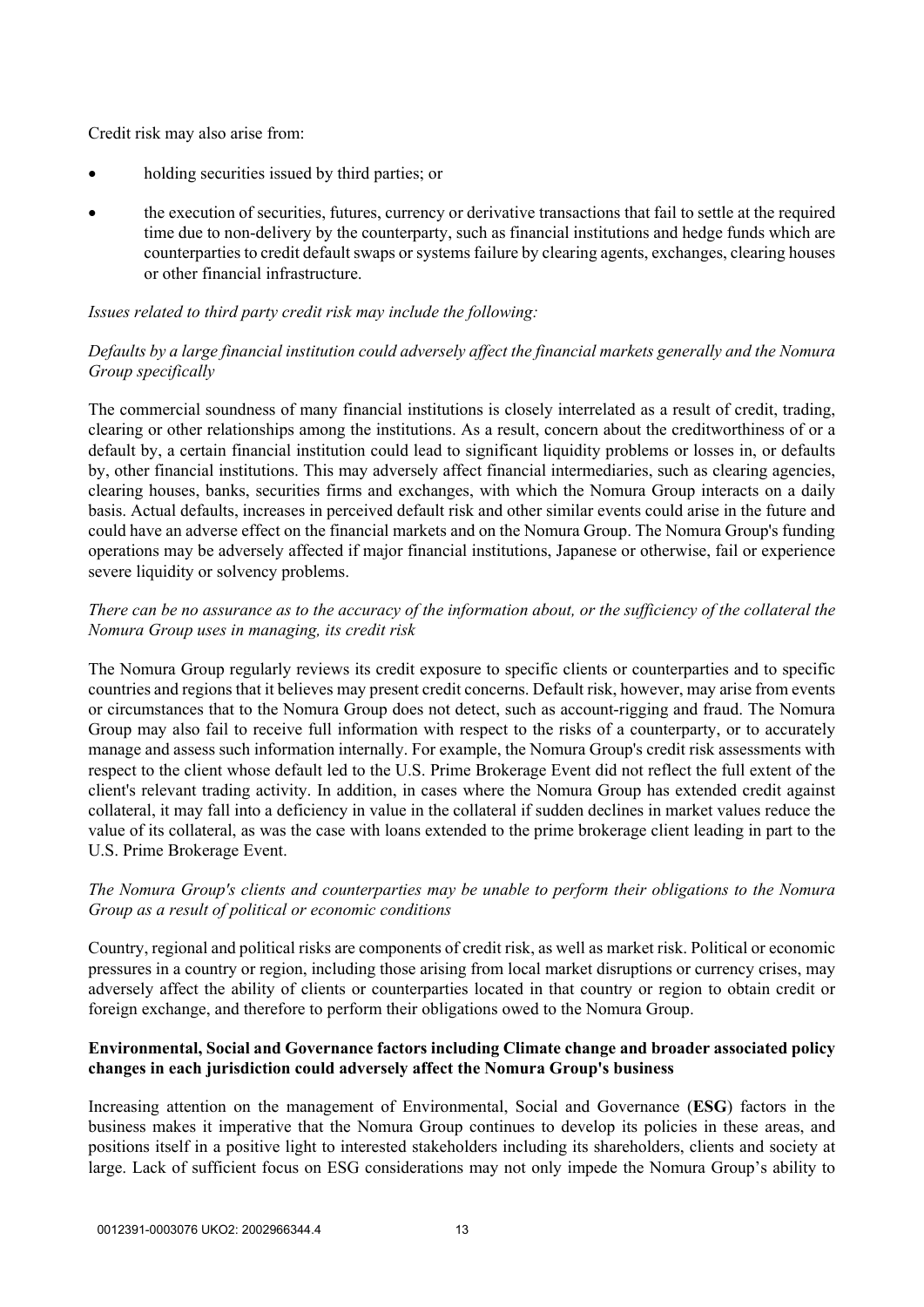build a sustainable business model, but may also increase the Nomura Group's vulnerability to ESG related risks such as risks associated with climate change in the medium to long-term.

The Nomura Group considers climate change one of the most important global challenges facing society. The direct impact of climate change, and the resulting changes in the business environment could cause losses to the Nomura Group. The climate change related risk is broadly divided into two parts; namely Physical Risks and Transition Risks, either of which may materially and adversely affect the Nomura Group.

- Physical Risk: The risk of physical damage or the impairment of the operating capability of the assets of the Nomura Group, clients and business partners due to climate change. This includes the potential impact of extreme weather events, fire and sea level flooding.
- Transition Risk: The risks associated with accelerated policy and external changes associated with the move towards addressing climate risk. This includes changes in government policies, industrial policy or carbon based taxes, changes in social or other preferences and rapid changes in technologies which have the potential to leave stranded assets that are no longer viable.

#### **The financial services industry faces intense competition**

The Nomura Group's businesses are intensely competitive, and are expected to remain so. The Nomura Group competes on the basis of a number of factors, including transaction execution capability, its products and services, innovation, reputation and price. The Nomura Group has experienced intense price competition, particularly in brokerage, investment banking and other businesses.

## *Competition with commercial banks, commercial bank-owned securities subsidiaries,non-Japanese firms and online securities firms in the Japanese market is increasing*

Since the late 1990s, the financial services sector in Japan has undergone deregulation. Banks and certain other financial institutions became able to enter into the securities brokerage business in 2004 and firewalls between commercial banks and securities firms were deregulated in 2009, increasing the ability of securities firms with affiliated commercial banks to cooperate more closely with them. As a result, securities subsidiaries of commercial banks and non-Japanese firms with increased competitiveness have been affecting the Nomura Group's market shares in the sales and trading, investment banking and retail businesses. In recent years, competition is intensifying beyond the traditional financial sector based on the increasing digitalisation of the industry, not only with the rise of online securities firms but also FinTech companies and the entry of nonfinancial companies into the financial services sector. In order to address such changes in the competitive landscape, the Nomura Group has already begun various efforts to implement these changes in the competitive environment. However, these measures may not be successful in growing or maintaining the Nomura Group's market share in this increasingly fierce competitive environment, and the Nomura Group may lose business or transactions to its competitors, harming its business and results of operations.

## *Increased consolidation, business alliance and cooperation in the financial services groups industry mean increased competition for the Nomura Group*

There has been substantial consolidation and convergence among companies in the financial services industry. In particular, a number of large commercial banks and other broad-based large financial services groups have established or acquired broker-dealers or have consolidated with other financial institutions. These large financial services groups continue to develop business linkage within their respective groups in order to provide comprehensive financial services to clients, offering a wide range of products, including loans, deposit-taking, insurance, brokerage, asset management and investment banking services within their group, which may enhance their competitive position compared with the Nomura Group. They also have the ability to supplement their investment banking and brokerage businesses with commercial banking and other financial services revenues in an effort to gain market share. In addition, the financial services industry has seen collaboration beyond the borders of businesses and industries, such as alliances between commercial banks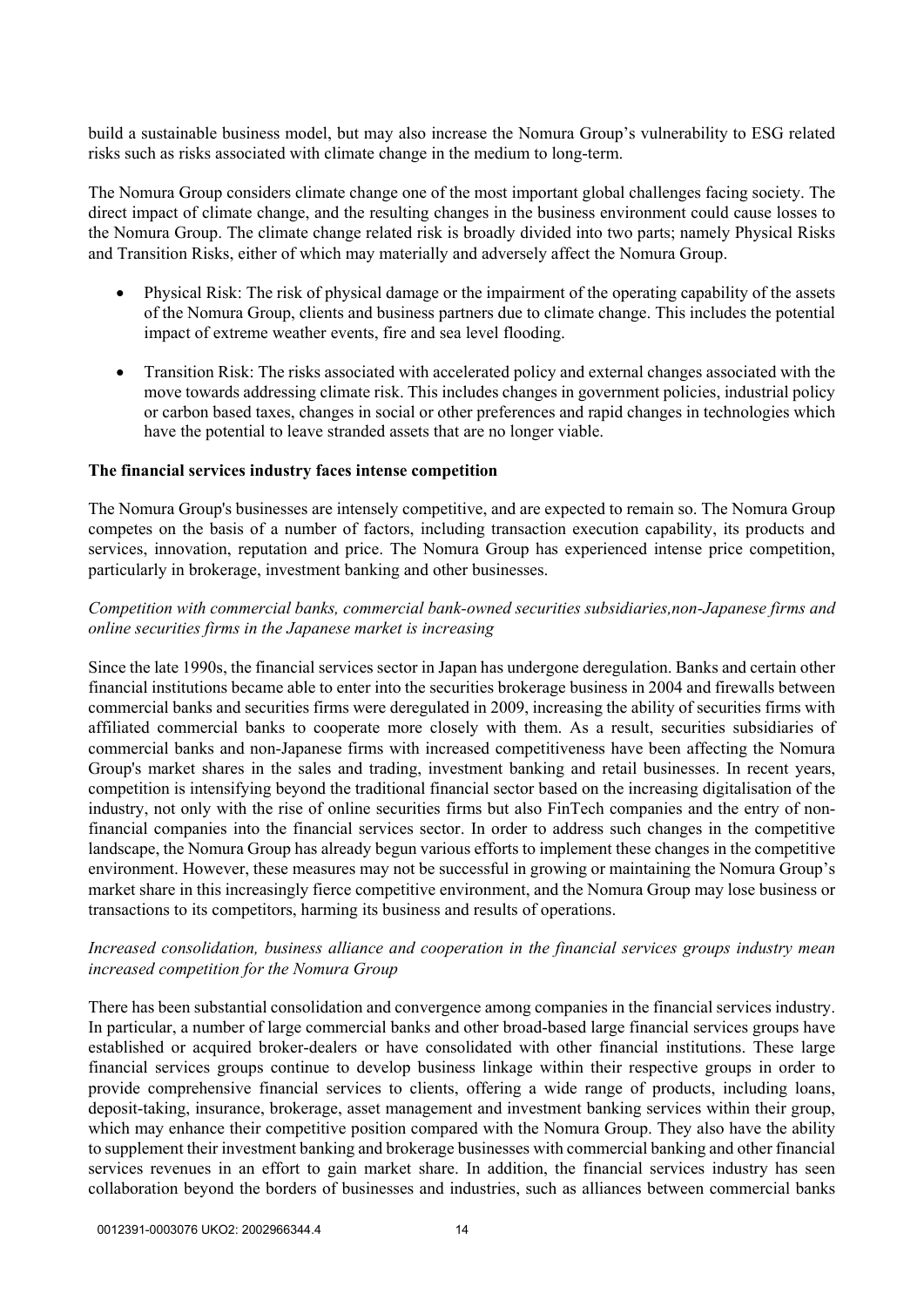and securities companies outside of the framework of existing corporate groups and recent alliances with nonfinancial companies including emerging companies. The Nomura Group's competitiveness may be adversely affected if its competitors are able to expand their businesses and improve their profitability through such business alliances.

## *The Nomura Group's global business strategies have not resulted in the anticipated outcome to date, and the Nomura Group may not be able to successfully rebuild them*

The Nomura Group continues to believe there are significant opportunities in the international markets, but there is also significant competition associated with such opportunities. In order to take advantage of these opportunities, the Nomura Group will have to compete successfully with financial services firms based in important non-Japanese markets, including the U.S., Europe and Asia. For example, as a means to bolster the Nomura Group's international operations, the Nomura Group acquired certain Lehman Brothers operations in Europe, the Middle East and Asia in 2008. After the acquisition, however, market structures have changed drastically due to the scaling back of market-related businesses by European financial institutions and the monetary easing policies by European central banks, resulting in a decline in whole-market liquidity and despite the Nomura Group's efforts, it recognised an impairment loss of ¥81,372 million in the fiscal year ended 31 March 2019 in respect of these businesses.

Since April 2019, the Nomura Group has been working to rebuild its global business platform, under which it aims to simplify its operating model, transform its business portfolio and pivot towards client businesses and growth areas, which it believes has been successful. In order to support further development of its international operations, the Nomura Group continues to grow its business organically and inorganically such as the acquisition of Greentech Capital Advisors in 2020. The Nomura Group will continue to review its entire business portfolio while looking at the competitive environment, and intends to implement its strategies in consideration of potential risks. However, the risk remains that it may be required to incur greater expenses than expected, or to commit greater financial, management and other resources to the strategies than expected, which could adversely affect its business and results of operations. Moreover, the assumptions and expectations upon which the strategies are based may not be correct, which could lead to it realising fewer benefits than expected or could even harm its business and results of operations overall. Furthermore, to the extent it reduces compensation or headcount as part of this strategy, its ability to attract and retain the employees needed to successfully run its businesses could be adversely affected. It may also be unsuccessful in designing a streamlined management structure, which could harm its ability to properly control or supervise its many businesses across the world.

## **Misconduct or fraud by an employee, director or officer, or any third party, could occur, and the Nomura Group's reputation in the market and its relationships with clients could be harmed**

The Nomura Group faces the risk that its employees, directors or officers, or any third party, could engage in misconduct that may adversely affect its business. Misconduct by an employee, director or officer includes conduct such as entering into transactions in excess of authorised limits, acceptance of risks that exceed the Nomura Group's limits, or concealment of unauthorised or unsuccessful activities. The misconduct could also involve the improper use or disclosure of non-public information relating to the Nomura Group or its clients, such as insider trading and the recommendation of trades based on such information, as well as other crimes, which could result in regulatory sanctions, legal liability and serious reputational or financial damage to the Nomura Group.

For example, on 5 March 2019, a researcher at Nomura Research Institute, Ltd. (**NRI**), NHI's equity-method affiliate, revealed information that there was a high possibility that the standard for designating the top market of the Tokyo Stock Exchange (the **TSE**) would fall to ¥25 billion, which had been under review at the TSE, to a chief strategist (the **NSC Strategist**) in the research division of NSC. The researcher at NRI was a member of the Advisory Group to Review the TSE Equity Market Structure and received this information in such capacity. On the same day and the next day, the NSC Strategist communicated the information to certain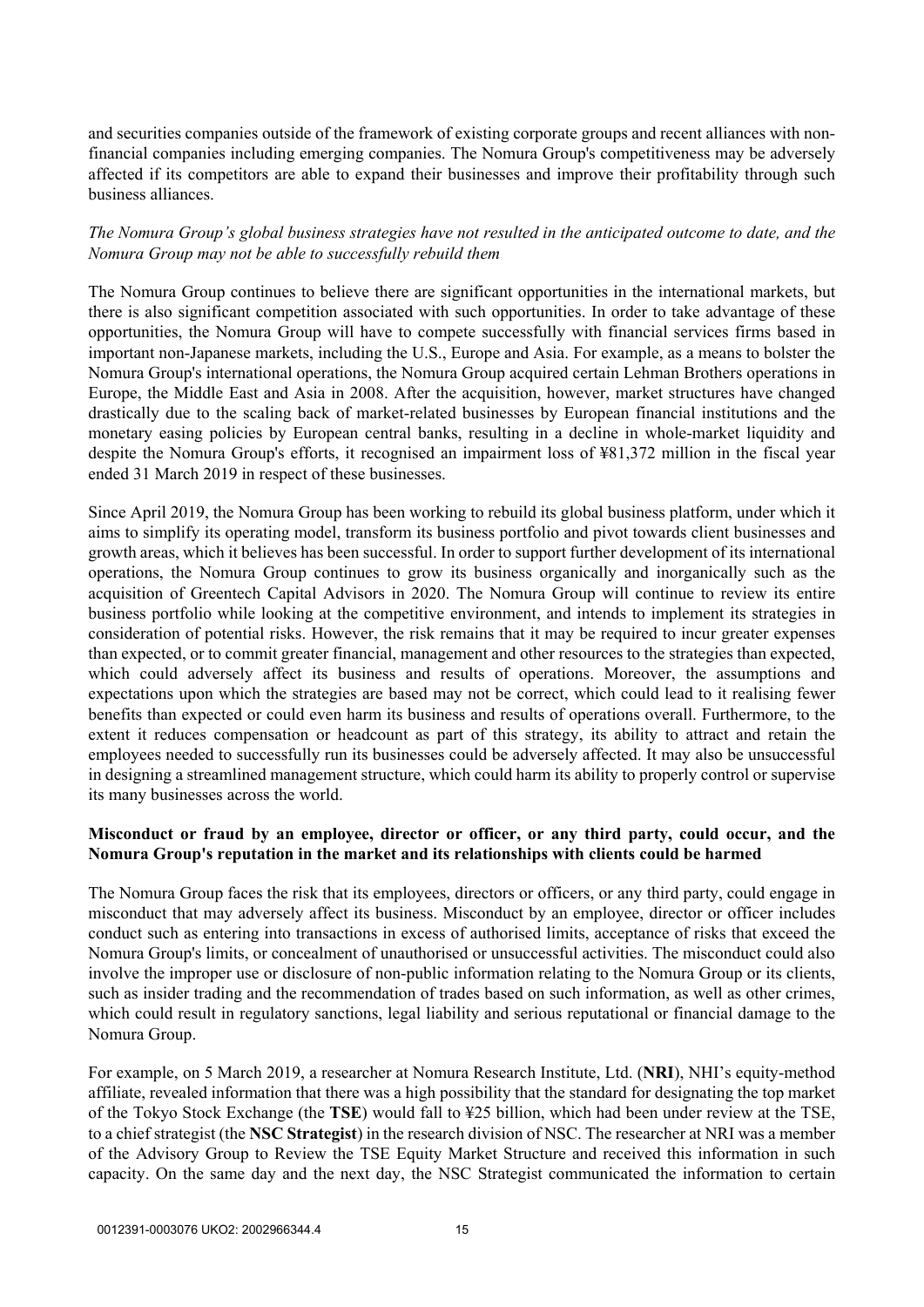people including members of Japanese stock sales team of NSC and Nomura International (Hong Kong) Limited (**NIHK**), some of whom provided the information to their institutional investor clients. Although the provision of the information did not represent a violation of law, it was an inappropriate conduct and impaired the implicit trust placed in the Nomura Group and its employees by other market participants. Following a special internal investigation conducted by external experts, on 24 May 2019, NHI announced a remediation plan and the reduction of compensation of certain of its executives and those of NSC. On 28 May 2019, the Financial Services Agency of Japan (the **Japanese FSA**) issued a business improvement order to NHI and to NSC, requiring NHI to clarify responsibility for this incident, develop and submit a detailed improvement plan, and report periodically on the implementation and effectiveness of measures for improvement, and on 28 August 2019, a fine of ¥10 million was imposed by Tokyo Stock Exchange, Inc. as a penalty.

Third parties may also engage in fraudulent activities, including devising a fraudulent scheme to induce the Nomura Group's investment, loans, guarantee or any other form of financial commitment, both direct and indirect. Because of the broad range of businesses that the Nomura Group engages in and the large number of third parties with whom the Nomura Group deals in its day-to-day business operations, such fraud or any other misconduct may be difficult to prevent or detect and its future reputation and financial condition could adversely affected, which could result in serious reputational or financial damage to the Nomura Group in the future.

Measures which the Nomura Group has implemented or additional measures that may be implemented in the future may not be effective in preventing or managing the risk of misconduct or fraud in all cases, and the Nomura Group may not always be able to detect or deter misconduct or fraud by an employee, director, officers, or third parties. If any administrative or judicial sanction is issued against the Nomura Group as a result of such fraud or misconduct, it may lose business opportunities, and its future revenue and results of operations may be materially and adversely affected, even after the sanction is lifted, if and to the extent that its clients, especially public institutions, decide not to engage the Nomura Group for their financial transactions.

## **A failure to identify and appropriately address conflicts of interest could adversely affect the Nomura Group's business**

The Nomura Group is a global financial institution that provides a wide range of products and services to a diverse group of clients, including individuals, corporations, other financial institutions and governmental institutions. As such, the Nomura Group faces potential conflicts of interest in the ordinary course of its business. Conflicts of interests can arise when the Nomura Group's services to a particular client conflict or compete, or are perceived to conflict or compete, with its own interests. In addition, where non-public information is not appropriately restricted or shared within the firm, conflicts of interest can also arise where a transaction within the Nomura Group and/or a transaction with another client conflicts or competes, or is perceived to conflict or compete, with a transaction with a particular client. While the Nomura Group has extensive internal procedures and controls designed to identify and address conflicts of interest on the basis of the Nomura Group Conflicts of Interest Management Policy, a failure, or a perceived failure, to identify, disclose and appropriately address such conflicts could adversely affect its reputation and the willingness of current or potential clients to do business with it and its revenues and results of operations. In addition, conflicts of interest could give rise to regulatory actions or litigation.

# **The Nomura Group's business is subject to substantial legal, regulatory and reputational risks**

Substantial legal liability or a significant regulatory action against the Nomura Group could have a material adverse effect on the Nomura Group's business, financial condition or results of operations or cause reputational harm to it. Also, material changes in regulations applicable to the Nomura Group or to the markets in which the Nomura Group operates could adversely affect its business.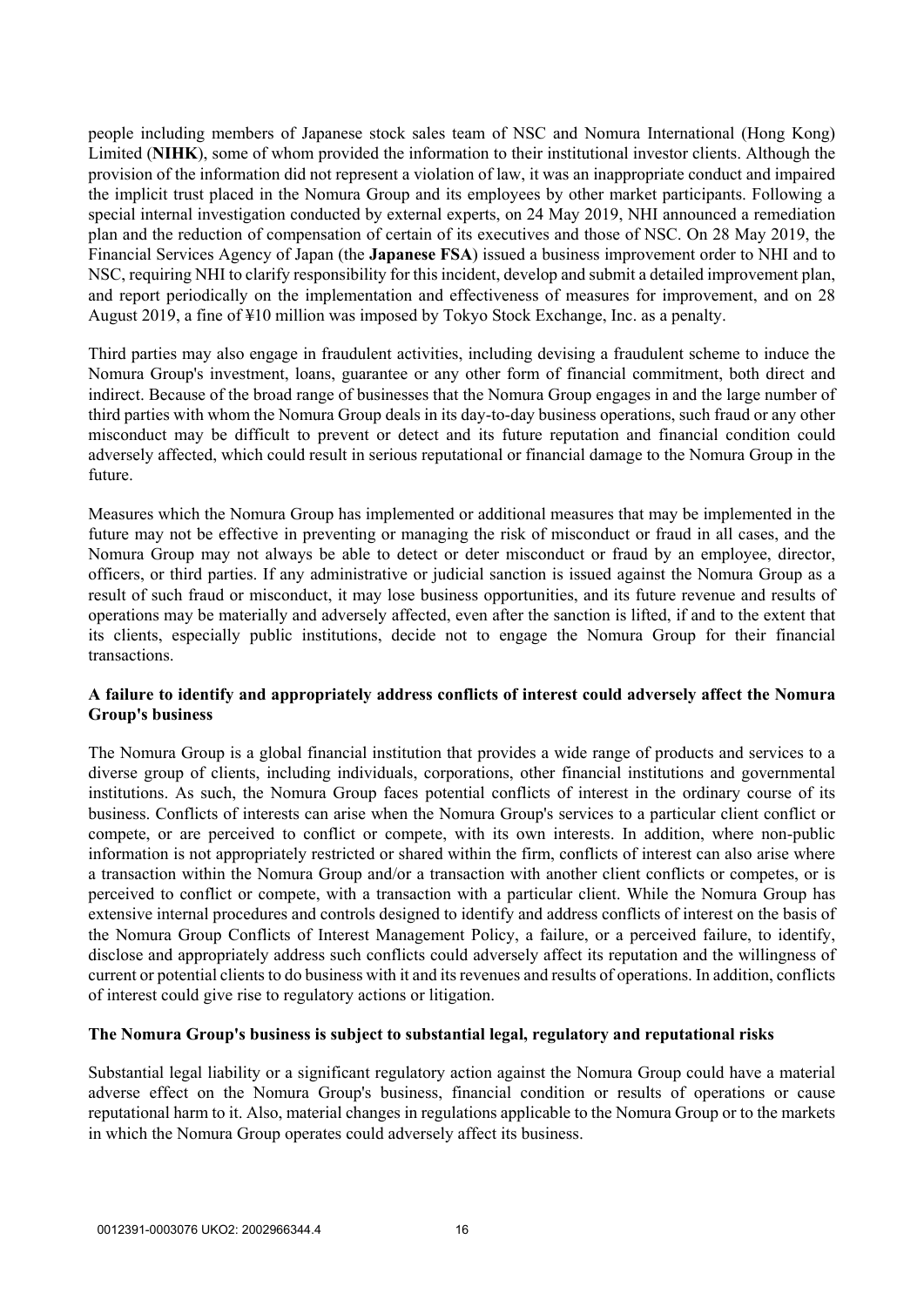#### **The Nomura Group's exposure to legal liability is significant**

The Nomura Group faces significant legal risks in its businesses. These risks include liability under securities or other laws in connection with securities underwriting and offering transactions, liability arising from the purchase or sale of any securities or other financial products, disputes over the terms and conditions of complex trading arrangements or the validity of contracts for the Nomura Group's transactions, disputes with its business alliance partners and legal claims concerning its other businesses.

During a prolonged market downturn or upon the occurrence of an event that adversely affects the market, the Nomura Group would expect claims against it to increase. The Nomura Group may also face significant litigation. The cost of defending such litigation may be substantial and the Nomura Group's involvement in litigation may damage its reputation. In addition, even legal transactions might be subject to adverse public reaction according to the particular details of such transactions. These risks may be difficult to assess or quantify and their existence and magnitude may remain unknown for substantial periods of time.

## *Extensive regulation of the Nomura Group's businesses limits its activities and may subject the Nomura Group to significant penalties and losses*

The financial services industry is subject to extensive regulation. The Nomura Group is subject to increasing regulation by governmental and self-regulatory organisations in Japan and in virtually all other jurisdictions in which it operates, and such governmental and regulatory scrutiny may increase as its operations expand or as laws change. In addition, while regulatory complexities increase, possibilities of extra-territorial application of a regulation in one jurisdiction to business activities outside of such jurisdiction may also increase. These regulations are broadly designed to ensure the stability of financial systems and the integrity of the financial markets and financial institutions, and to protect clients and other third parties who deal with the Nomura Group, and often limit its activities and/or affect its profitability, through net capital, client protection and market conduct requirements. In addition, on top of traditional finance-related legislation, the scope of laws and regulations applying to, and/or impacting on, the Nomura Group's operations may become wider depending on the situation of the wider international political and economic environment or policy approaches taken by governmental authorities in respect of regulatory application or law enforcement. In particular, the number of investigations and proceedings against the financial services industry by governmental and selfregulatory organisations has increased substantially and the consequences of such investigations and proceedings have become more severe in recent years, and the Nomura Group is subject to face the risk of such investigations and proceedings. For example, the U.S. Department of Justice (the **DOJ**) conducted an investigation regarding residential mortgage-backed securities securitised by some of the Nomura Group's U.S. subsidiaries prior to 2009. On 15 October 2018, the U.S. subsidiaries settled the investigation with the DOJ and agreed to pay USD 480 million. Although the Nomura Group takes measures such as timely monitoring and establishing internal governance procedures in order to prevent violations of laws and regulations, it may not always be able to prevent such violations, and it could be fined, prohibited from engaging in some of its business activities, ordered to improve its internal governance procedures or be subject to revocation of its license to conduct business. The Nomura Group's reputation could also suffer from the adverse publicity that any administrative or judicial sanction against it may create, which may negatively affect the Nomura Group's business opportunities and ability to secure human resources. As a result of any such sanction, the Nomura Group may lose business opportunities for a period of time, even after the sanction is lifted, if and to the extent that its clients, especially public institutions, decide not to engage it for their financial transactions. In addition, certain market participants may refrain from investing in or entering into transactions with the Nomura Group if the Nomura Group engages in business activities in regions subject to international sanctions, even if the Nomura Group's activities do not constitute violations of sanctions laws and regulations.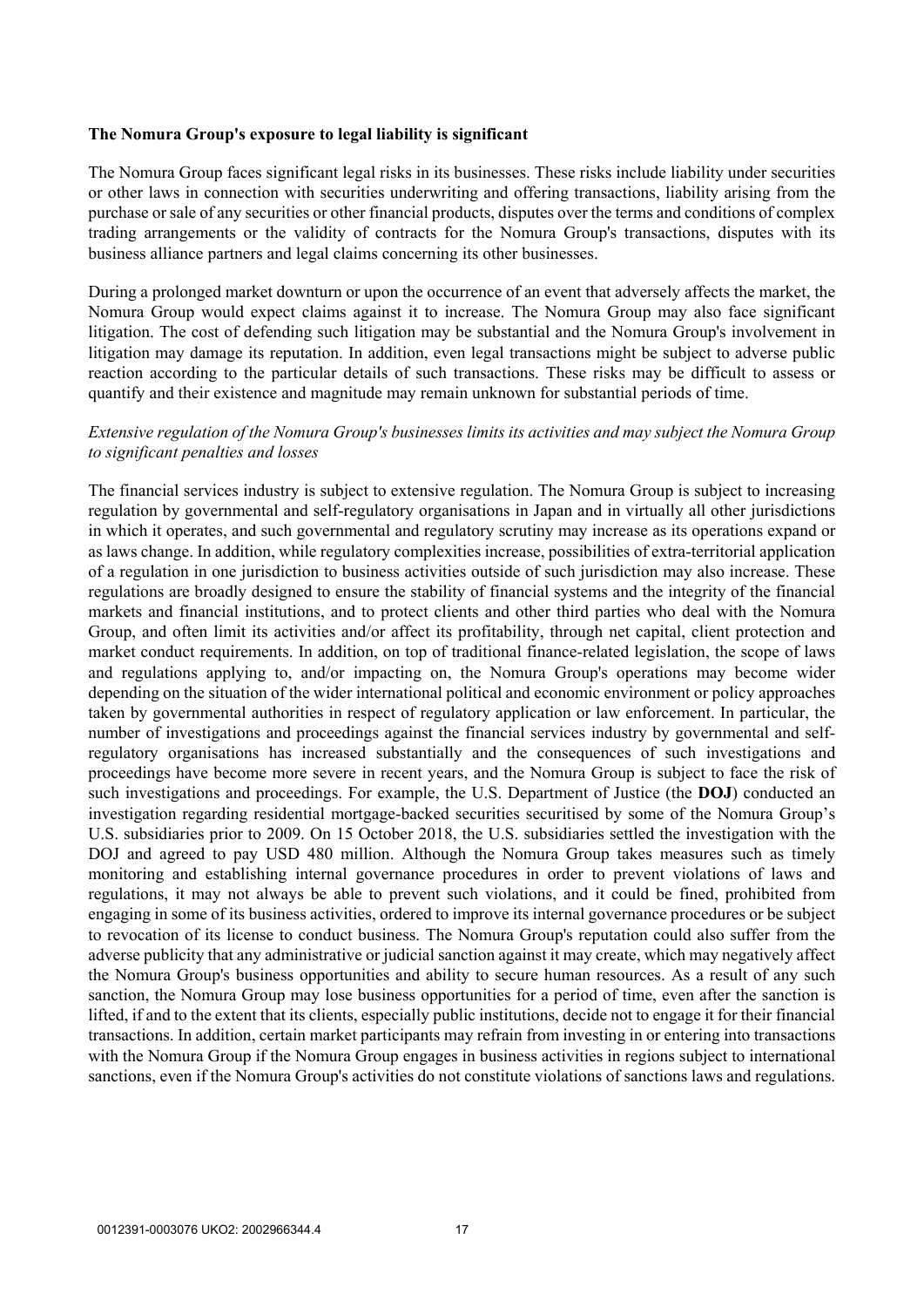## *Tightening of regulations applicable to the financial system and financial industry could adversely affect the Nomura Group's business, financial condition and results of operations*

If regulations that apply to the Nomura Group's businesses are introduced, modified or removed, the Nomura Group could be adversely affected directly or through resulting changes in market conditions. The impact of such developments could make it economically unreasonable for the Nomura Group to continue to conduct all or certain of its businesses, or could cause it to incur significant costs to adjust to such changes.

Furthermore, the exact details of the implementation of proposals for regulatory change and its impact on the Nomura Group will depend on the final regulations as they become ultimately adopted by various governmental agencies and oversight boards.

New regulations or revisions to existing regulations relating to accounting standards, regulatory capital adequacy ratios, liquidity ratios and leverage ratios applicable to the Nomura Group could also have a material adverse effect on its business, financial condition and results of operations. Such new regulations or revisions to existing regulations include the so-called Basel III package formulated by the Basel Committee on Banking Supervision (the **Basel Committee**) and the finalised Basel III reforms published in December 2017. Furthermore, in October 2012, the Basel Committee developed and published a set of principles on the assessment methodology and higher loss absorbency requirements for domestic systemically important banks (**D-SIBs**), and, in December 2015, the Japanese FSA identified the Nomura Group as a D-SIB and imposed a surcharge of 0.5 per cent. on its required capital ratio after March 2016 with a 3-year transitional arrangement. In addition, the FSB published the final standard requiring global systemically important banks (**G-SIBs**) to maintain a certain level of total loss-absorbing capacity (**TLAC**) upon their failure in November 2015. Under the Japanese FSA's policy implementing the TLAC framework in Japan as updated in April 2018, the TLAC requirements in Japan apply not only to Japanese G-SIBs but also to Japanese D-SIBs that are deemed (i) of particular need for a cross-border resolution arrangement and (ii) of particular systemic significance to the Japanese financial system if they fail. Based on the revised policy, in March 2019, the Japanese FSA published the notices and guidelines of TLAC regulations in Japan. According to these notices and guidelines, the Nomura Group will be subject to the TLAC requirements in Japan from 31 March 2021 although the Nomura Group is not identified as a G-SIB as of the date of publication on NHI's Form 20-F. These changes in regulations may increase the Nomura Group's funding costs or require it to liquidate financial instruments and other assets, raise additional capital or otherwise restrict its business activities in a manner that could adversely affect its operating or financing activities or the interests of its shareholders.

## *Deferred tax assets may be impacted due to a change in business condition or in laws and regulations, resulting in an adverse effect on the Nomura Group's operating results and financial condition*

The Nomura Group recognises deferred tax assets in its consolidated balance sheets as a possible benefit of tax relief in the future. If the Nomura Group experiences or forecasts future operating losses, if tax laws or enacted tax rates in the relevant tax jurisdictions in which it operates change, or if there is a change in accounting standards in the future, it may reduce the deferred tax assets recognised in its consolidated balance sheets. As a result, it could adversely affect the Nomura Group's financial condition and results of operations.

## **Unauthorised disclosure or misuse of personal information held by the Nomura Group may adversely affect its business**

The Nomura Group keeps and manages personal information obtained from clients in connection with its business. In recent years, there have been many reported cases of personal information and records in the possession of corporations and institutions being improperly accessed, disclosed or misused.

Although the Nomura Group exercises care to protect the confidentiality of personal information and have in place policies and procedures designed to safeguard such information and ensure that it is used in compliance with applicable laws, rules and regulations, were any unauthorised disclosure or misuse of personal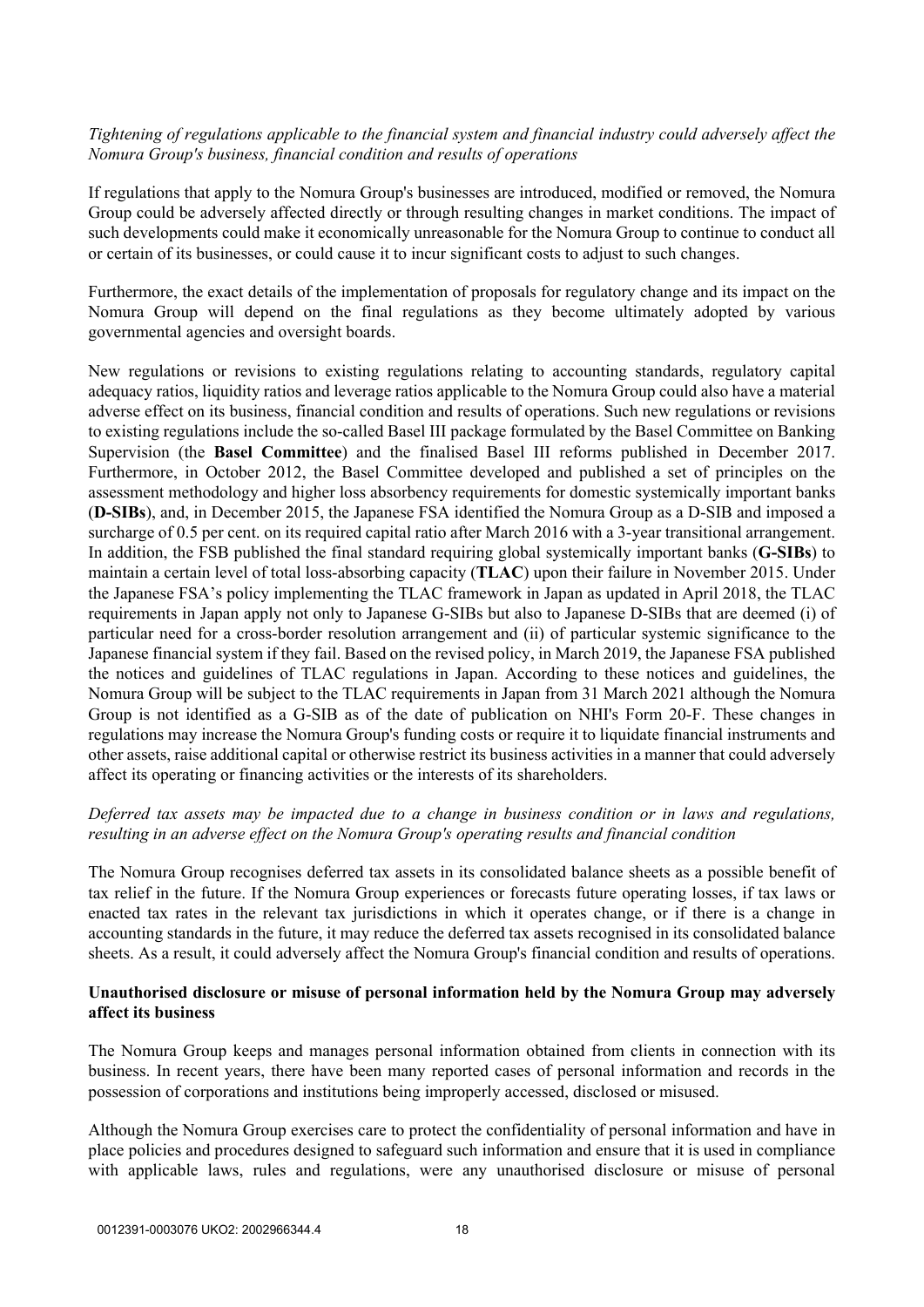information to occur, its business could be adversely affected. For example, the Nomura Group could be subject to government actions such as administrative actions or penalties in case there is any violation of applicable personal data protection laws, rules and regulations or be subject to complaints and lawsuits for damages from clients if they are adversely affected due to the unauthorised disclosure or misuse of their personal information (including leakage of such information by an external service provider). In addition, the Nomura Group could incur additional expenses associated with changing its security systems, either voluntarily or in response to administrative guidance or other regulatory initiatives. Moreover, restrictions on the Nomura Group's ability to use personal information collected from clients may adversely affect its existing businesses or to develop new ones. Furthermore, any damage to the Nomura Group's reputation caused by such unauthorised disclosure or misuse could lead to a decline in new clients and/or a loss of existing clients, as well as to increased costs and expenses incurred for public relations campaigns designed to prevent or mitigate damage to its corporate or brand image or reputation.

#### **System failure, information leakage and the cost of maintaining sufficient cybersecurity could adversely affect the Nomura Group's business**

The Nomura Group's businesses rely on secure processing, storage, transmission and reception of personal, confidential and proprietary information on its systems. The Nomura Group has been in the past and may again become the target of attempted unauthorised access, computer viruses or malware, and other cyber-attacks designed to access and obtain information on its systems or to disrupt and cause other damage to its services. For example, in June 2018, one of the Nomura Group's foreign subsidiaries experienced a spear phishing incident that resulted in the unauthorised access to the firm's desktop network, requiring the Nomura Group to immediately launch an internal investigation to assess and remediate the incident, notify the appropriate authorities of its occurrence and communicate with clients and other individuals whose data may have been impacted. In response to the COVID-19 pandemic, many of the Nomura Group's employees now work remotely using networking or other technologies, and these technologies have become even more critical to its business. The implementation of remote work arrangements may also increase the possibility that the Nomura Group will be subject to cyber-attacks and other information security breaches. Although these threats may originate from human error or technological failure, they may also originate from the malice or fraud of internal parties, such as employees, or third parties, including foreign non-state actors and extremist parties. Additionally, the Nomura Group could also be adversely impacted if any of the third-party vendors, exchanges, clearing houses or other financial institutions to whom the Nomura Group is interconnected are subject to cyber-attacks or other informational security breaches. Such events could cause interruptions to the Nomura Group's systems, reputational damage, client dissatisfaction, legal liability, enforcement actions or additional costs, any and all of which could adversely affect its financial condition and operations.

While the Nomura Group continues to devote significant resources to monitor and update its systems and implement information security measures to protect its systems, there can be no assurance that any controls and procedures the Nomura Group has in place will be sufficient to protect it from future security breaches. As cyber threats are continually evolving, the Nomura Group's controls and procedures may become inadequate and it may be required to devote additional resources to modify or enhance its systems in the future.

## **Natural disaster, terrorism, military dispute and infectious disease other than COVID-19 could adversely affect the Nomura Group's business**

The Nomura Group has developed a contingency plan for addressing unexpected situations. However, disaster, terrorism, military disputes or widespread infectious diseases afflicting the Nomura Group's management and employees could exceed the assumptions of its plan, and could adversely affect its business. In addition, there is a possibility that unknown infectious diseases other than COVID-19 pandemic may hinder the operational duties by its management and employees.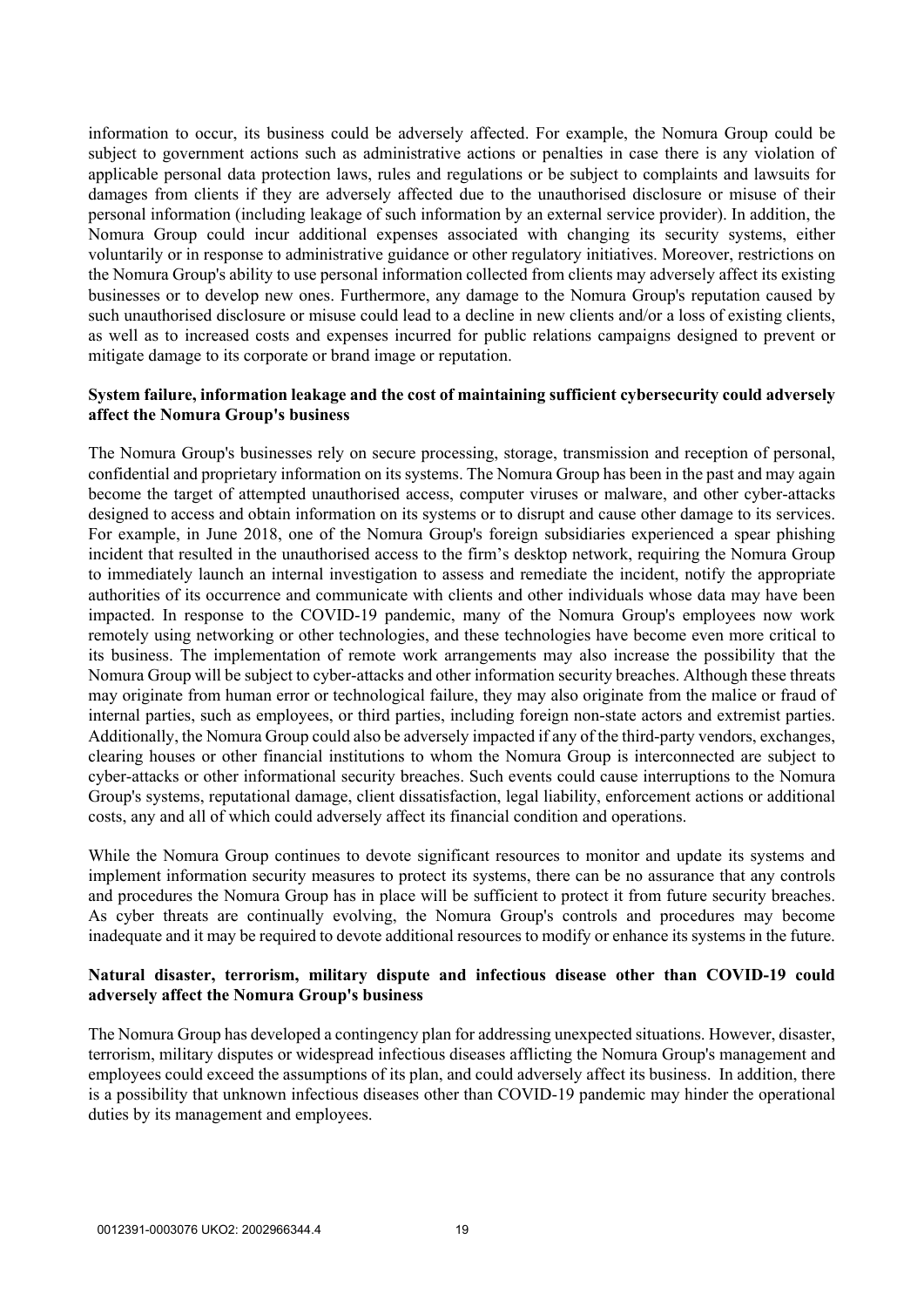#### **NHI is a holding company and depends on payments from subsidiaries**

NHI heavily depends on dividends, distributions and other payments from subsidiaries to make payments on NHI's obligations. Regulatory and other legal restrictions, such as those under the Companies Act of Japan (the **Companies Act**), may limit NHI's ability to transfer funds freely, either to or from NHI's subsidiaries. In particular, many of NHI's subsidiaries, including NHI's broker-dealer subsidiaries, are subject to laws and regulations, including regulatory capital requirements, that authorise regulatory bodies to block or reduce the flow of funds to the parent holding company, or that prohibit such transfers altogether in certain circumstances. For example, NSC, Nomura Securities International, Inc., Nomura International plc and NIHK, the Nomura Group's main broker-dealer subsidiaries, are subject to regulatory capital requirements and changes in such regulatory capital requirements and the required level could limit the transfer of funds to NHI. While NHI monitors and manages the transfer of funds among Nomura Group on the basis of the relevant laws and regulations on a daily basis, these laws and regulations may hinder NHI's ability to access funds needed to make payments on NHI's obligations.

## **The Nomura Group may not be able to realise gains it expects, and may even suffer losses, on its investments in equity securities and non-trading debt securities**

The Nomura Group holds substantial investments in equity securities including private equity investments and non-trading debt securities. Under U.S. GAAP, depending on market conditions, the Nomura Group may recognise significant unrealised gains or losses on its investments in equity securities and debt securities, which could have an adverse impact on its financial condition and results of operations. For example, in the fiscal year ended 31 March 2020, the Nomura Group recognised a loss of ¥ 16.4 billion related to its investment in American Century Investments and ¥ 16.6 billion on its investments in equity securities resulting from market declines arising from the COVID-19 pandemic. Depending on the market conditions, the Nomura Group may also not be able to dispose of these equity securities and debt securities when it would like to do so, as quickly as it may wish or at the desired price.

## **Equity investments in affiliates and other investees accounted for under the equity method in the Nomura Group's consolidated financial statements may decline significantly over a period of time and result in it incurring impairment losses**

The Nomura Group has affiliates and investees accounted for under the equity method in its consolidated financial statements and whose shares are publicly traded. If there is a decline in the market price of the shares the Nomura Group holds in such affiliates over a period of time, and it determines that the decline is otherthan-temporary, then it recognises an impairment loss for the applicable fiscal period which may have an adverse effect on its financial condition and results of operations. For example, the Nomuar Group recognised an impairment loss of ¥47,661 million against its investment in Nomura Real Estate Holdings, Inc. during the year ended 31 March 2021.

## **The Nomura Group may face an outflow of clients' assets due to losses of cash reserve funds or debt securities it offers**

Cash reserve funds, such as money market funds and money reserve funds are categorised as low risk financial products. As a result of a sudden rise in interest rates, such cash reserve funds may fall below par value due to losses resulting from price decreases of debt securities in the portfolio, defaults of debt securities in the portfolio or charges of negative interest. If the Nomura Group determines that a stable return cannot be achieved from the investment performance of cash reserve funds, the Nomura Group may accelerate the redemption of, or impose a deposit limit on, such cash reserve funds. For example, Nomura Asset Management Co., Ltd., NHI's subsidiary, ended its operation of money market funds in late August 2016 and executed an accelerated redemption of such funds in September 2016. In addition, debt securities that the Nomura Group offers may default or experience delays in the payment of interest and/or principal. Such losses, early